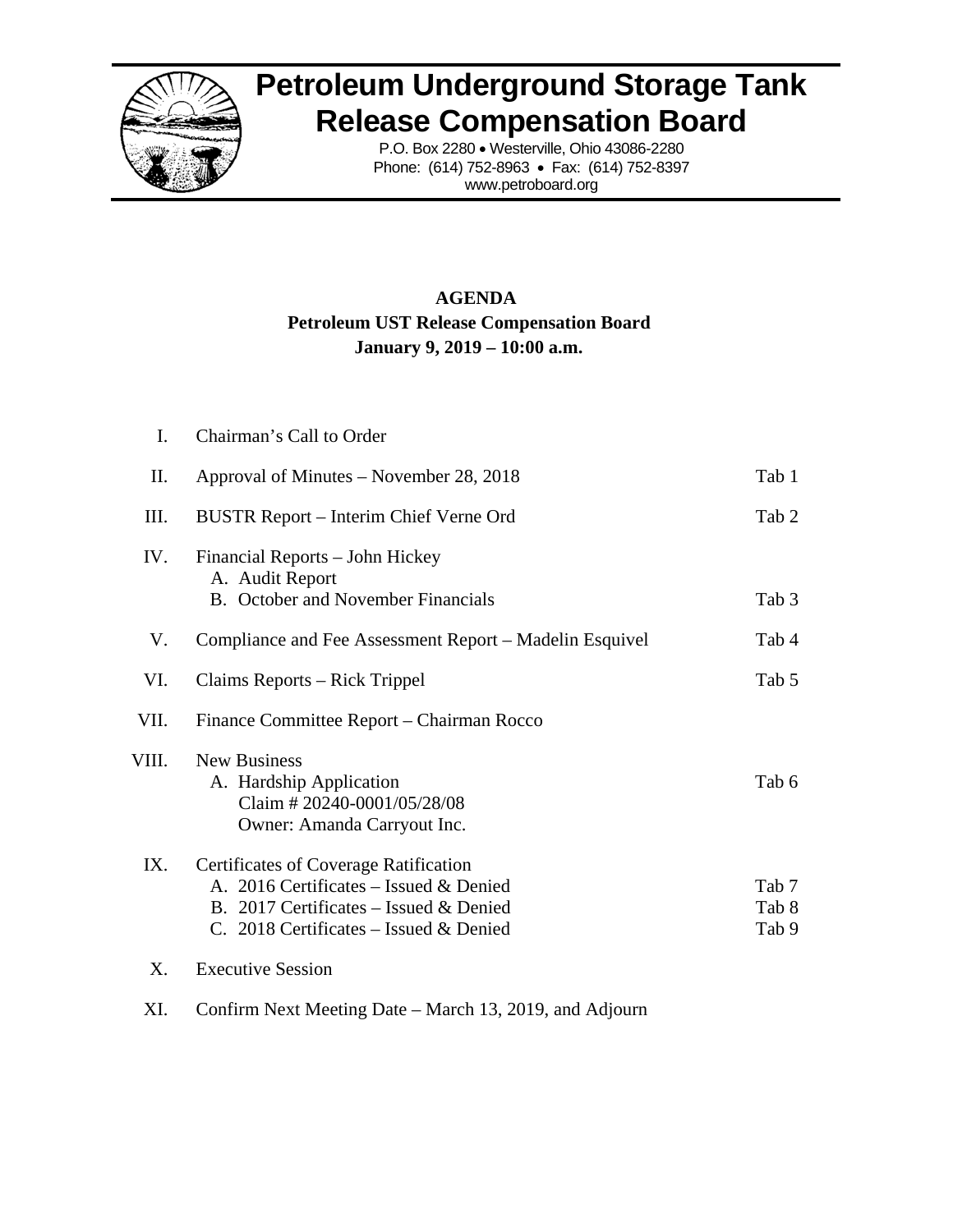# Memorandum

**To:** The Petroleum Underground Storage Tank Release Compensation Board **From:** Interim Chief Verne Ord, BUSTR **Re: BUSTR Report** 

**Date:** January 9, 2019

#### **PERSONNEL –**

Verne Ord has been assigned as Interim Chief effective November 5, 2018.

Pat Bulzan has been moved off the LUST grant and onto the UST grant to perform all UST enforcement matters.

#### **ADMINISTRATION –**

The responsible party search program for FY19 is ongoing with 65 responsible party searches to be completed. To date **13** responsible party searches have been completed.

The ODSA's Abandoned Gas Station Cleanup Fund Program is ongoing with 68 BUSTR facility releases involved, 82 eligible grant applications received, 68 awards being made with 14 applications currently under review. 13 property cleanups have been completed with \$12,631,718 million of the allocated \$30 million having been awarded.

The LUST grant application for fiscal years FY19/FY20 has been submitted to U.S. EPA Region 5. The Region has awarded \$1,983,734 for FY19. This is a \$40,000 increase from FY18. The award for FY20 has not yet been finalized by U.S. EPA. The UST grant for FY19 is ongoing with application for FY20/FY21 federal grant assistance to be made in May 2019.

#### **TRAINING AND STAFF DEVELOPMENT –**

Commerce Human Resources and the Department of Administrative Services continue to provide various training and informational sessions for Commerce employees. All staff recently completed "Ethics" and "Securing Ohio" training through the ELM portal.

#### **TRAINING TO STAKEHOLDERS** –

To support local fire departments currently with or who are seeking "Delegation of Authority" from the State Fire Marshal to perform UST inspections, BUSTR will be offering both the Certified Installer course February 11-15, 2019 and the Certified Inspector course March 4-7, 2019.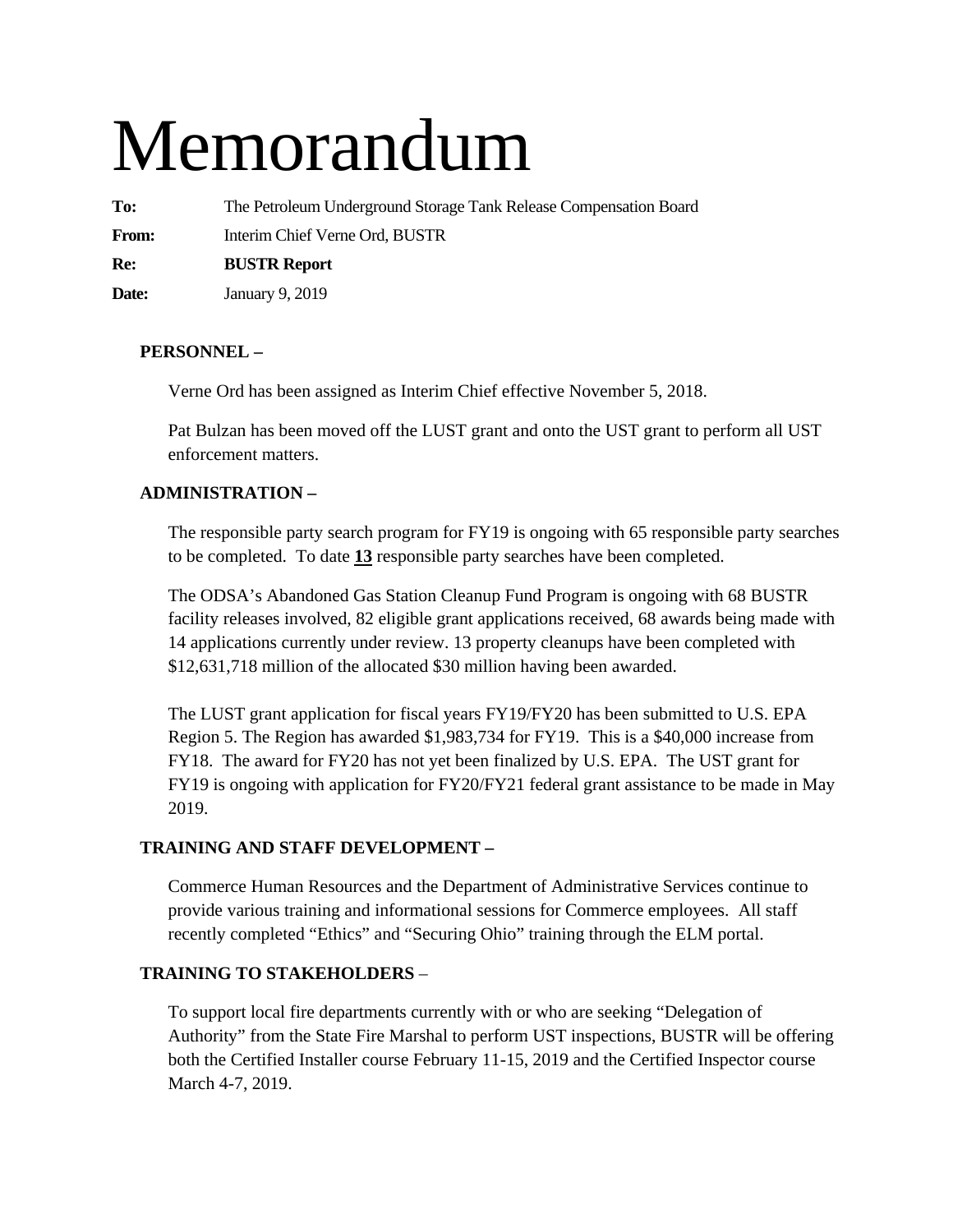#### **FIVE-YEAR RULE REVIEW –**

The Five-Year Rule Review for OAC 1301:7-9-20 "Revolving Loan Fund" is due February 1, 2019. The State Fire Marshal has selected to file the rule with an extension and anticipates an effective date of August 1, 2019.

#### **ACTIVITY –**

#### **OTTER Database**

IT Commerce continues to work with BUSTR to develop the new UST operational compliance statistics report to be used for the mid-year U.S. EPA LUST-4 reporting due April 5, 2019.

#### **Click Scheduling**

No issues to report.

#### **STATISTICS and/or COMMENTS -**

#### **Release Prevention**

#### **UST Operation Compliance Inspections**

The current 3-year inspection cycle ends September 8, 2019.

For the week ending **December 29, 2018** 

**31** new inspections were performed for a total of **7,030**

inspections. (3rd year of 3-year inspection cycle).

#### **Corrective Action**

#### **No Further Action Letters (NFA)**

The current grant cycle ends September 30, 2019.

For the week ending **December 29, 2018** 

**4** NFA's were generated, for a total of **117** NFA's

To - date target projection of total NFA's is **149** 

| <b>Statistic</b>                          | <b>Count as of 12/29/2018</b> |
|-------------------------------------------|-------------------------------|
| Number of Registered Tanks                | 21,163                        |
| Number of Owners of Registered Facilities | 3,544                         |
| Number of Registered Facilities           | 7,141                         |
| Number of Active Releases                 | 2,163                         |
| Number of Active Closures                 | 1,369                         |
| Number of Program No Further Actions      | 30,474                        |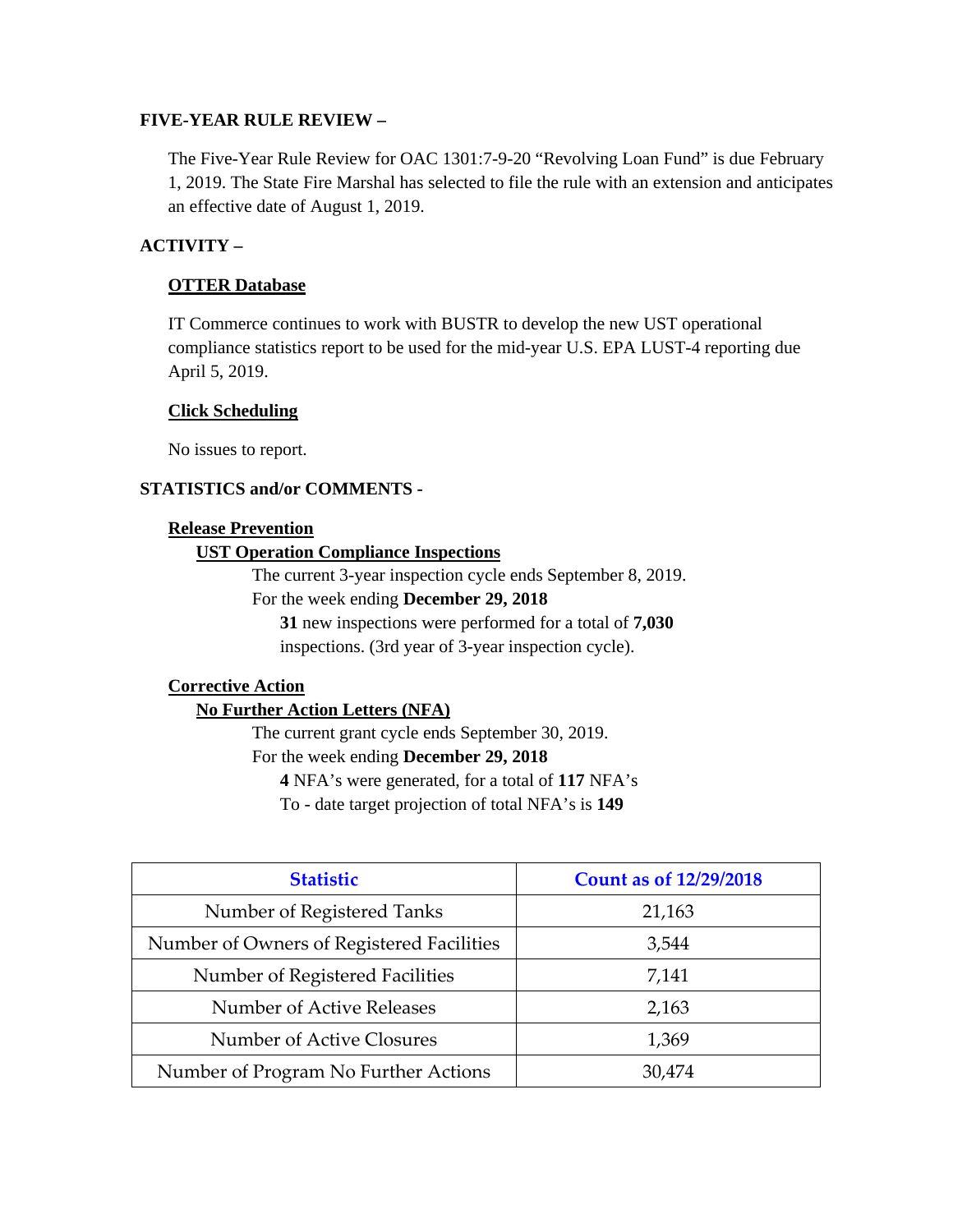| Fiscal 2019                                                 |              |              |              |            |                 |                            | % Of          | FY 2019       |
|-------------------------------------------------------------|--------------|--------------|--------------|------------|-----------------|----------------------------|---------------|---------------|
|                                                             | July         | August       | September    | October    | <b>November</b> | <b>Total YTD</b>           | <b>Budget</b> | <b>Budget</b> |
| <b>Tank Revenue</b>                                         |              |              |              |            |                 |                            |               |               |
| In house collections *                                      | 7,724,907.00 | 302,646.00   | 132,647.00   | 77,010.00  | 35,660.00       | 8,272,870.00               |               |               |
| Net refunds paid                                            | (22,992.00)  | (5,960.00)   | (2,750.00)   | (9,300.00) | (7,900.00)      | (48,902.00)                |               |               |
| AG collections                                              | 46,672.94    | 22,064.89    | 18,801.07    | 7,029.00   | 28,188.68       | 122,756.58                 |               |               |
| Collection costs paid by owner                              | (1,310.16)   | (3,255.00)   | (3,887.62)   | (660.00)   | (186.68)        | (9, 299.46)                |               |               |
| <b>Total Tank Revenue</b>                                   | 7,747,277.78 | 315,495.89   | 144,810.45   | 74,079.00  | 55,762.00       | 8,337,425.12               | 98.67%        | 8,450,000     |
| Interest Income                                             |              |              |              |            |                 |                            |               |               |
| <b>Interest Earned</b>                                      | 51,390.09    | 61,815.61    | 51,183.27    | 55,454.32  | 54,381.02       | 274,224.31                 | 50.78%        | 540,000       |
| Unearned Gain/(Loss) on Investments                         | (25, 840.50) | 37,053.80    | (38, 637.40) | 3,528.90   | 36,562.20       | 12,667.00                  |               |               |
| <b>Total Interest Income</b>                                | 25,549.59    | 98,869.41    | 12,545.87    | 58,983.22  | 90,943.22       | 286,891.31                 |               |               |
| Miscellaneous Income                                        | 5.58         | 11.44        | 11.95        | 16.56      | 18.94           | 64.47                      | 6.45%         | 1,000         |
| <b>Total Income</b>                                         | 7,772,832.95 | 414,376.74   | 157,368.27   | 133,078.78 | 146,724.16      | 8,624,380.90               | 95.92%        | 8,991,000     |
| <b>Claims Expense</b>                                       | 140,616.84   | 1,326,653.34 | 358,355.88   | 311,198.51 | 529,297.53      | 2,666,122.10               | 29.62%        | 9,000,000     |
| <b>Operating Expenses</b>                                   |              |              |              |            |                 |                            |               |               |
| <b>Salaries</b>                                             | 112,520.43   | 132,456.67   | 112,257.59   | 119,039.82 | 111,228.07      | 587,502.58                 | 40.21%        | 1,461,000     |
| <b>Temp Services</b>                                        | 0.00         | 0.00         | 0.00         | 0.00       | 0.00            | 0.00                       | 0.00%         | 20,000        |
| Rent                                                        | 25,619.72    | 0.00         | 12,809.86    | 12,809.86  | 25,619.72       | 76,859.16                  | 49.27%        | 156,000       |
| Office Supplies                                             | 892.52       | 2,297.27     | 2,009.92     | 1,588.74   | 1,038.89        | 7,827.34                   | 39.14%        | 20,000        |
| Printing & Copying *                                        | 2,204.31     | 282.78       | 851.59       | 1,413.13   | 379.59          | 5,131.40                   | 34.21%        | 15,000        |
| Legal & Professional                                        |              |              |              |            |                 |                            |               |               |
| L&P services                                                | 22,464.53    | 3,357.17     | 1,866.99     | 31,069.42  | 60,525.44       | 119,283.55                 |               |               |
| Collection costs                                            | 3,792.59     | 475.02       | 6,320.20     | 5,023.15   | 2,055.60        | 17,666.56                  |               |               |
| Collection costs paid by owner                              | (1,310.16)   | (3,255.00)   | (3,887.62)   | (660.00)   | (186.68)        | (9, 299.46)                |               |               |
| Total L & P Expense                                         | 24,946.96    | 577.19       | 4,299.57     | 35,432.57  | 62,394.36       | 127,650.65                 | 53.19%        | 240,000       |
| Travel                                                      | 301.60       | 0.00         | 474.08       | 615.44     | 256.88          | 1,648.00                   | 27.47%        | 6,000         |
| <b>Employee Expenses</b>                                    | 28.44        | 0.00         | 0.00         | 277.35     | 235.00          | 540.79                     | 54.08%        | 1,000         |
| Telephone                                                   | 2,086.53     | 701.10       | 373.91       | 1,952.69   | 1,047.10        | 6,161.33                   | 47.39%        | 13,000        |
| Postage *                                                   | 423.90       | 16,222.23    | 564.76       | 542.63     | 482.26          | 18,235.78                  | 60.79%        | 30,000        |
| Depreciation                                                | 2,173.55     | 2,173.55     | 2,173.55     | 2,173.55   | 2,173.55        | 10,867.75                  | 36.84%        | 29,500        |
| <b>Total Operating Expenses</b><br>Net Income (Cash method) | 171,197.96   | 154,710.79   | 135,814.83   | 175,845.78 | 204,855.42      | 842,424.78<br>5,115,834.02 | 42.30%        | 1,991,500     |

\* Extremely cylical; occurs mainly during and as a result of the fee assessment period.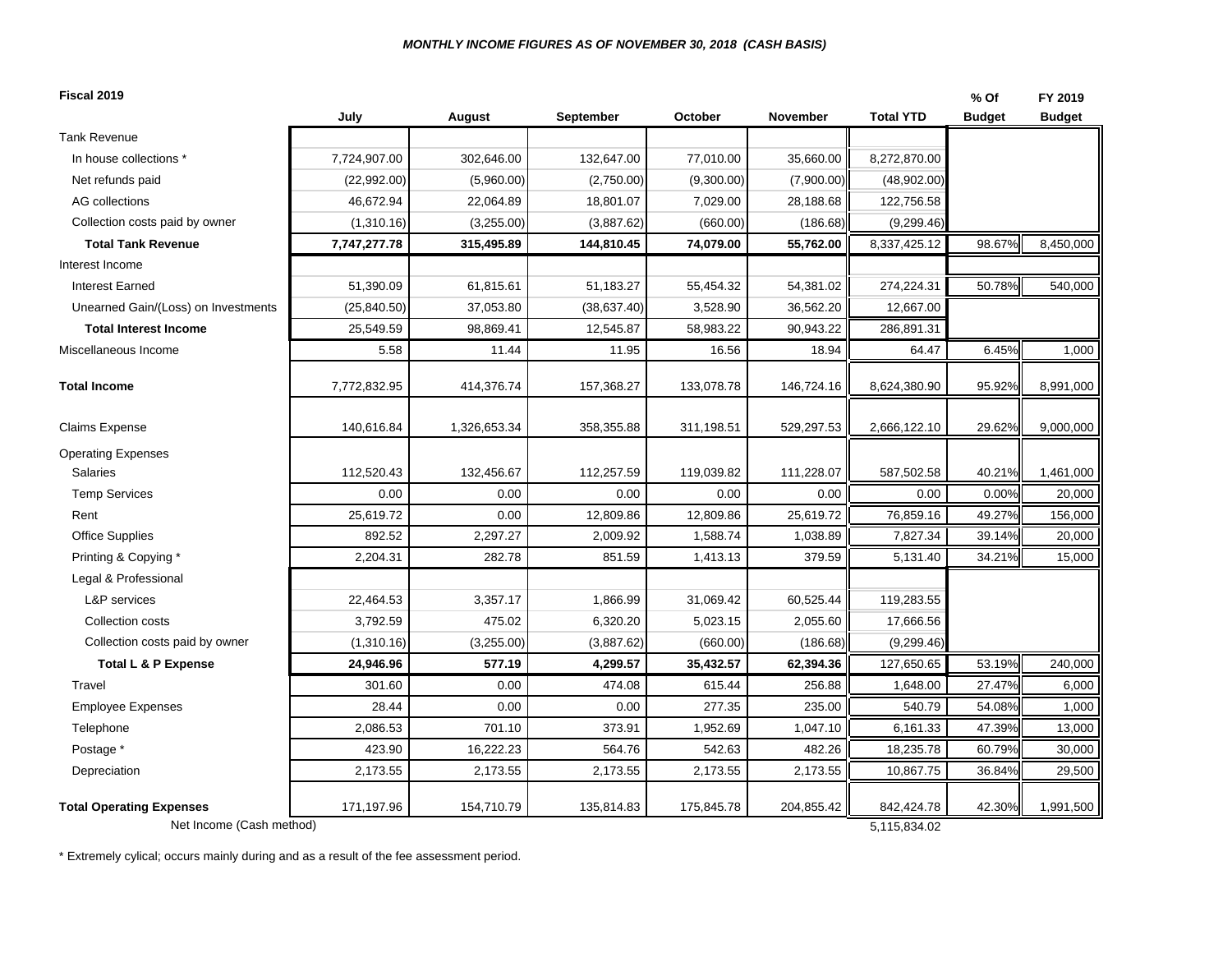## *Petroleum UST Release Compensation Board*  **Balance Sheet As of 11/30/2018**

| <b>Fixed Assets</b>          | 108 State Cash Balance<br>114 Treasury Notes<br>138 Unclaimed Monies Trust Account<br>140 Investments - Obligated<br>141 Reinvested Interest - Obligated<br>142 Investments - Unobligated<br>143 Reinvested Interest-Unobligated<br><b>Total Current Assets</b> | 88,614.60<br>16,096,912.72<br>88,022.78<br>6,312,056.82<br>66,485.84<br>10,434,698.65<br>88,763.88 | 33,175,555.29   |  |
|------------------------------|-----------------------------------------------------------------------------------------------------------------------------------------------------------------------------------------------------------------------------------------------------------------|----------------------------------------------------------------------------------------------------|-----------------|--|
|                              | 160 Fixed Asset-Furniture<br>165 Fixed Asset-Data Processing<br>169 Accumulated Depreciation<br><b>Total Fixed Assets</b>                                                                                                                                       | 118,454.48<br>866,909.82<br>(902, 818.62)                                                          | 82,545.68       |  |
|                              | <b>Total Assets</b>                                                                                                                                                                                                                                             |                                                                                                    | \$33,258,100.97 |  |
| <b>Liabilities</b>           |                                                                                                                                                                                                                                                                 |                                                                                                    |                 |  |
| <b>Current Liabilities</b>   | <b>Total Current Liabilities</b>                                                                                                                                                                                                                                |                                                                                                    | 0.00            |  |
| <b>Long Term Liabilities</b> | <b>Total Long Term Liabilities</b>                                                                                                                                                                                                                              |                                                                                                    | 0.00            |  |
|                              | <b>Total Liabilities</b>                                                                                                                                                                                                                                        |                                                                                                    | \$0.00          |  |
| <b>Equity</b>                |                                                                                                                                                                                                                                                                 |                                                                                                    |                 |  |
| <b>Equity Accounts</b>       | 283 Retained Earnings (Deficiency)<br><b>Current Year Income (Loss)</b>                                                                                                                                                                                         | 24,457,251.48<br>8,800,849.49                                                                      | 33,258,100.97   |  |
|                              | <b>Total Equity</b>                                                                                                                                                                                                                                             |                                                                                                    |                 |  |

Total Liabilities and Equity **\$33,258,100.97** 

Printed: 12/21/2018 11:14 am rpt0105 rpt0105 rpt0105

**Assets**

**Current Assets**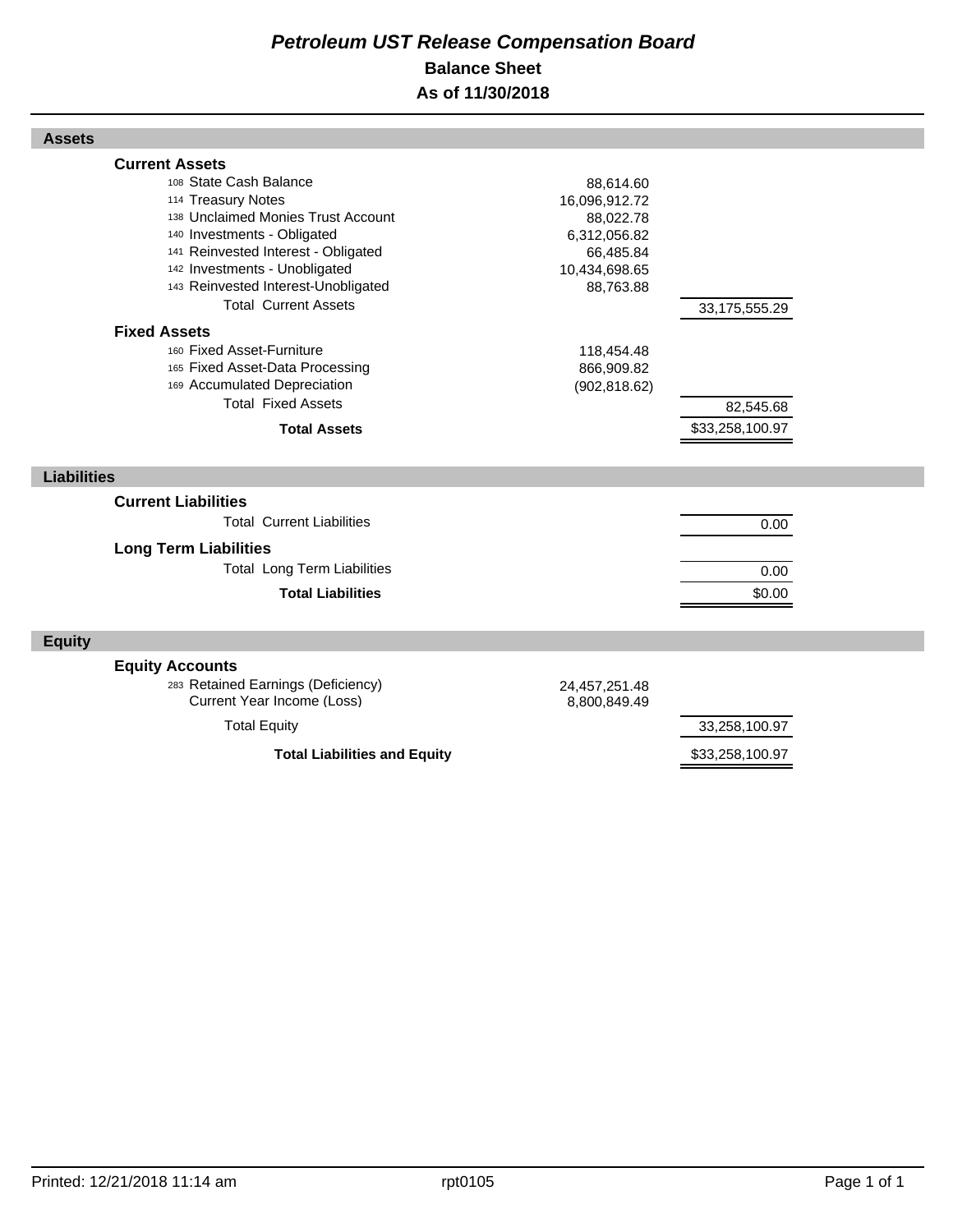## *Petroleum UST Release Compensation Board*  **Income Statement For the Month Ended 11/30/2018**

| <b>Operating Income</b>              |                | <b>Year To Date</b> |
|--------------------------------------|----------------|---------------------|
|                                      |                |                     |
| <b>Tank Fees</b><br>301              | 55,762.00      | 10,092,725.04       |
| Investment Income<br>303             | 90,943.22      | 286,891.31          |
| <b>Total Operating Income</b>        | 146,705.22     | 10,379,616.35       |
| <b>Operating Expenses</b>            |                |                     |
| <b>Claims Paid</b><br>350            | 529,297.53     | 1,002,779.06        |
| <b>Total Operating Expenses</b>      | 529,297.53     | 1,002,779.06        |
| <b>Administrative Expenses</b>       |                |                     |
| <b>Salaries</b><br>621               | 105,000.00     | 365,181.84          |
| Rent<br>634                          | 25,619.72      | 76,859.16           |
| <b>Office Supplies</b><br>638        | 1,038.89       | 6,934.82            |
| Printing & Copying<br>639            | 379.59         | 3,161.09            |
| Legal & Professional<br>668          | 62,394.36      | 103,252.36          |
| <b>Depreciation Expense</b><br>669   | 2,173.55       | 10,867.75           |
| Travel<br>672                        | 256.88         | 1,346.40            |
| <b>Employee Expenses</b><br>675      | 235.00         | 512.35              |
| Telephone<br>680                     | 1,047.10       | 5,878.51            |
| Postage<br>681                       | 482.26         | 2,057.99            |
| <b>Total Administrative Expenses</b> | 198,627.35     | 576,052.27          |
| <b>Other Income</b>                  |                |                     |
| Miscellaneous Income<br>701          | 18.94          | 64.47               |
| <b>Total Other Income</b>            | 18.94          | 64.47               |
| Net Income (Loss)                    | (\$581,200.72) | \$8,800,849.49      |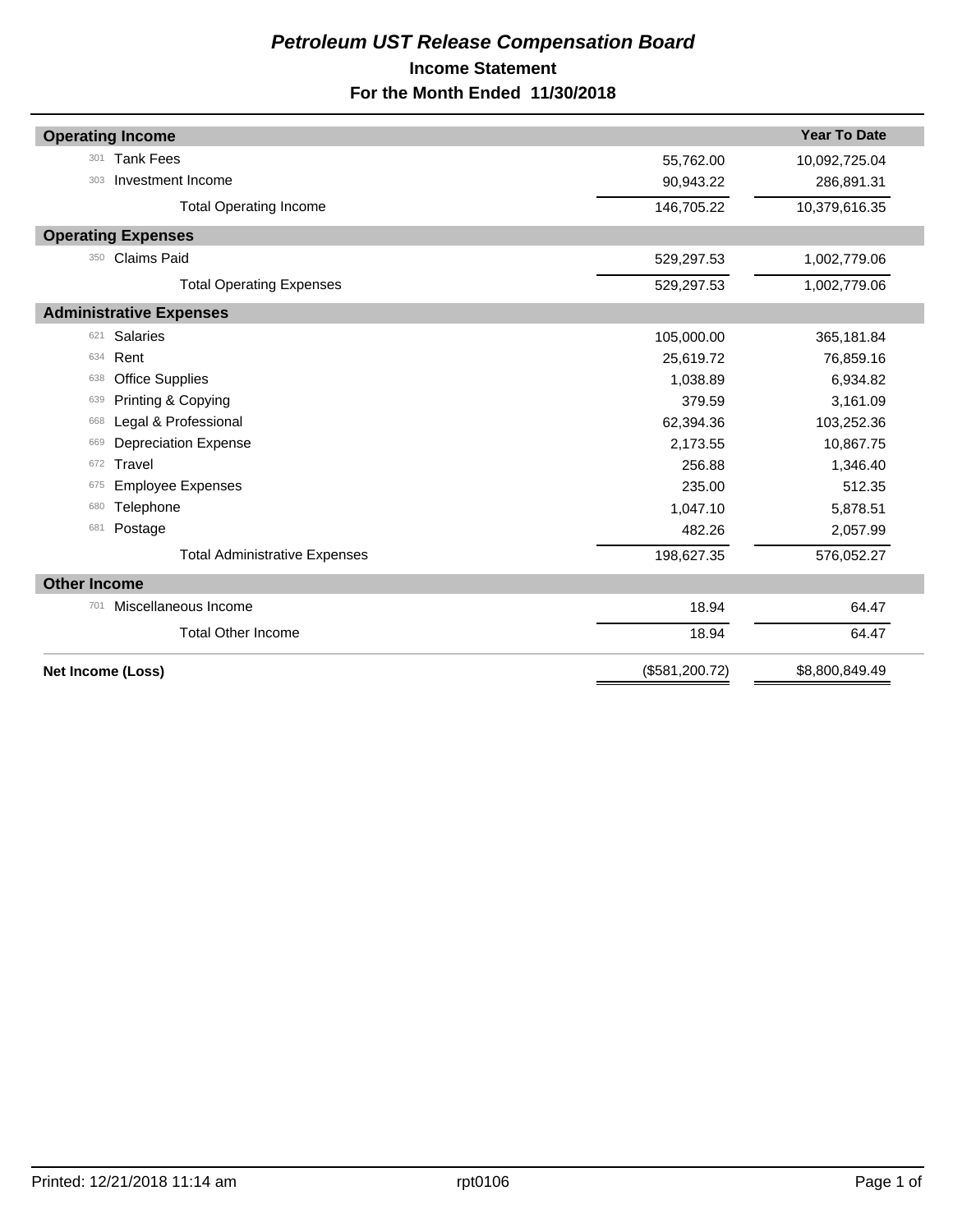## **Trial Balance** *Petroleum UST Release Compensation Board*

#### **Transaction Dates 11/01/2018 to 11/30/2018**

| Account | Account                               | <b>Beginning Balance</b> | Transaction   | <b>Ending Balance</b> |
|---------|---------------------------------------|--------------------------|---------------|-----------------------|
| 108     | <b>State Cash Balance</b>             | 225,566.56               | (136, 951.96) | 88,614.60             |
| 114     | <b>Treasury Notes</b>                 | 16,038,615.11            | 58,297.61     | 16,096,912.72         |
| 138     | <b>Unclaimed Monies Trust Account</b> | 87,855.58                | 167.20        | 88,022.78             |
| 140     | Investments - Obligated               | 6,845,075.25             | (533, 018.43) | 6,312,056.82          |
| 141     | Reinvested Interest - Obligated       | 53,996.64                | 12,489.20     | 66,485.84             |
| 142     | Investments - Unobligated             | 10,434,698.65            | 0.00          | 10,434,698.65         |
| 143     | Reinvested Interest-Unobligated       | 68,774.67                | 19,989.21     | 88,763.88             |
| 160     | <b>Fixed Asset-Furniture</b>          | 118,454.48               | 0.00          | 118,454.48            |
| 165     | <b>Fixed Asset-Data Processing</b>    | 866,909.82               | 0.00          | 866,909.82            |
| 169     | <b>Accumulated Depreciation</b>       | (900, 645.07)            | (2, 173.55)   | (902, 818.62)         |
| 283     | <b>Retained Earnings (Deficiency)</b> | (24, 457, 251.48)        | 0.00          | (24, 457, 251.48)     |
| 301     | <b>Tank Fees</b>                      | (10,036,963.04)          | (55,762.00)   | (10,092,725.04)       |
| 303     | Investment Income                     | (195,948.09)             | (90, 943.22)  | (286, 891.31)         |
| 350     | <b>Claims Paid</b>                    | 473,481.53               | 529,297.53    | 1,002,779.06          |
| 621     | <b>Salaries</b>                       | 260,181.84               | 105,000.00    | 365,181.84            |
| 634     | Rent                                  | 51,239.44                | 25,619.72     | 76,859.16             |
| 638     | <b>Office Supplies</b>                | 5,895.93                 | 1,038.89      | 6,934.82              |
| 639     | Printing & Copying                    | 2,781.50                 | 379.59        | 3,161.09              |
| 668     | Legal & Professional                  | 40,858.00                | 62,394.36     | 103,252.36            |
| 669     | <b>Depreciation Expense</b>           | 8,694.20                 | 2,173.55      | 10,867.75             |
| 672     | Travel                                | 1,089.52                 | 256.88        | 1,346.40              |
| 675     | <b>Employee Expenses</b>              | 277.35                   | 235.00        | 512.35                |
| 680     | Telephone                             | 4,831.41                 | 1,047.10      | 5,878.51              |
| 681     | Postage                               | 1,575.73                 | 482.26        | 2,057.99              |
| 701     | Miscellaneous Income                  | (45.53)                  | (18.94)       | (64.47)               |
|         |                                       | 0.00                     | 0.00          | 0.00                  |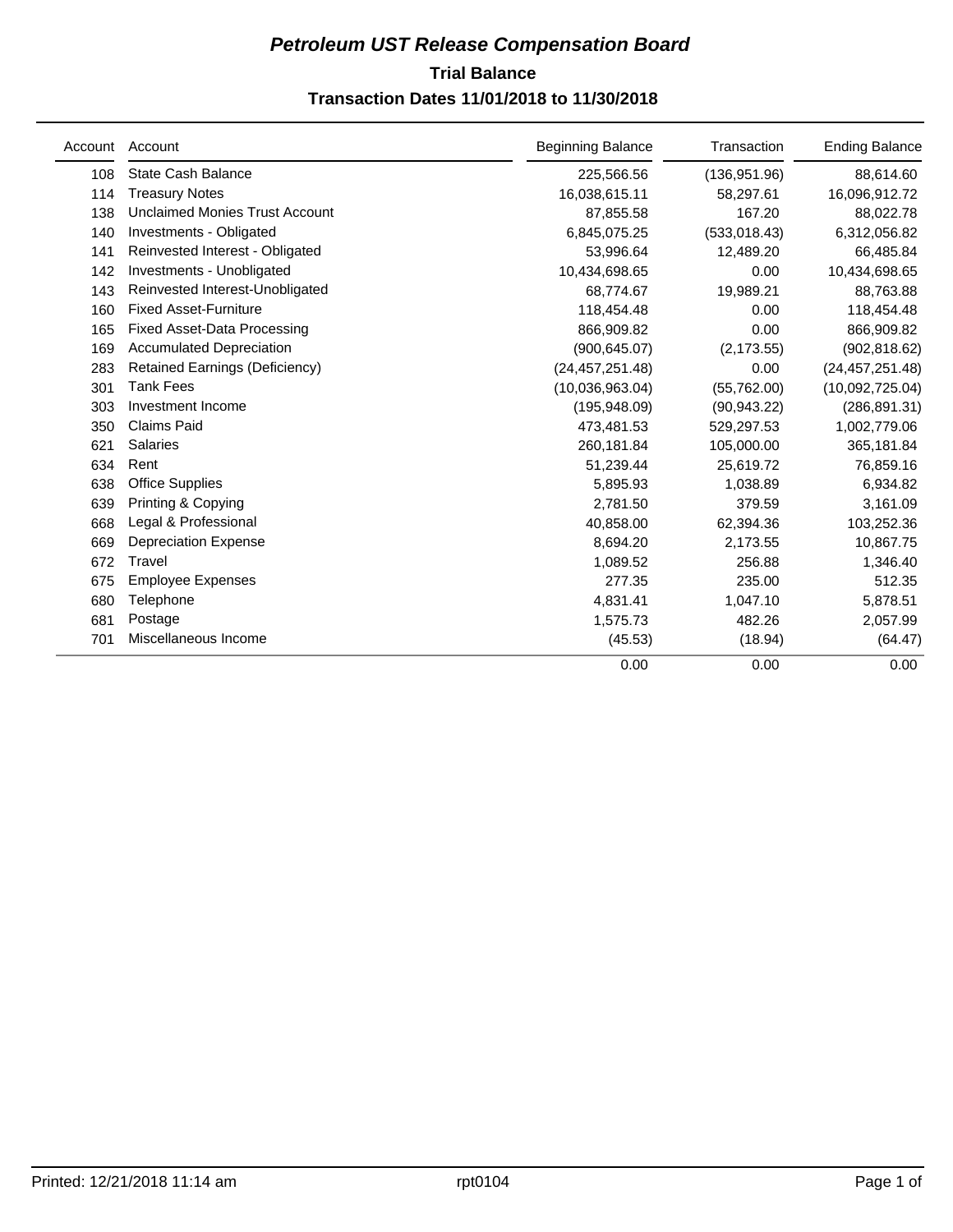| Fiscal 2019                         |              |               |              |            |                  | $%$ Of        | FY 2019       |
|-------------------------------------|--------------|---------------|--------------|------------|------------------|---------------|---------------|
|                                     | July         | <b>August</b> | September    | October    | <b>Total YTD</b> | <b>Budget</b> | <b>Budget</b> |
| <b>Tank Revenue</b>                 |              |               |              |            |                  |               |               |
| In house collections *              | 7,724,907.00 | 302,646.00    | 132,647.00   | 77,010.00  | 8,237,210.00     |               |               |
| Net refunds paid                    | (22,992.00)  | (5,960.00)    | (2,750.00)   | (9,300.00) | (41,002.00)      |               |               |
| AG collections                      | 46,672.94    | 22,064.89     | 18,801.07    | 7,029.00   | 94,567.90        |               |               |
| Collection costs paid by owner      | (1,310.16)   | (3,255.00)    | (3,887.62)   | (660.00)   | (9, 112.78)      |               |               |
| <b>Total Tank Revenue</b>           | 7,747,277.78 | 315,495.89    | 144,810.45   | 74,079.00  | 8,281,663.12     | 98.01%        | 8,450,000     |
| Interest Income                     |              |               |              |            |                  |               |               |
| <b>Interest Earned</b>              | 51,390.09    | 61,815.61     | 51,183.27    | 55,454.32  | 219,843.29       | 40.71%        | 540,000       |
| Unearned Gain/(Loss) on Investments | (25, 840.50) | 37,053.80     | (38, 637.40) | 3,528.90   | (23,895.20)      |               |               |
| <b>Total Interest Income</b>        | 25,549.59    | 98,869.41     | 12,545.87    | 58,983.22  | 195,948.09       |               |               |
| Miscellaneous Income                | 5.58         | 11.44         | 11.95        | 16.56      | 45.53            | 4.55%         | 1,000         |
| <b>Total Income</b>                 | 7,772,832.95 | 414,376.74    | 157,368.27   | 133,078.78 | 8,477,656.74     | 94.29%        | 8,991,000     |
| <b>Claims Expense</b>               | 140,616.84   | 1,326,653.34  | 358,355.88   | 311,198.51 | 2,136,824.57     | 23.74%        | 9,000,000     |
| <b>Operating Expenses</b>           |              |               |              |            |                  |               |               |
| <b>Salaries</b>                     | 112,520.43   | 132,456.67    | 112,257.59   | 119,039.82 | 476,274.51       | 32.60%        | 1,461,000     |
| <b>Temp Services</b>                | 0.00         | 0.00          | 0.00         | 0.00       | 0.00             | 0.00%         | 20,000        |
| Rent                                | 25,619.72    | 0.00          | 12,809.86    | 12,809.86  | 51,239.44        | 32.85%        | 156,000       |
| Office Supplies                     | 892.52       | 2,297.27      | 2,009.92     | 1,588.74   | 6,788.45         | 33.94%        | 20,000        |
| Printing & Copying *                | 2,204.31     | 282.78        | 851.59       | 1,413.13   | 4,751.81         | 31.68%        | 15,000        |
| Legal & Professional                |              |               |              |            |                  |               |               |
| L&P services                        | 22,464.53    | 3,357.17      | 1,866.99     | 31,069.42  | 58,758.11        |               |               |
| Collection costs                    | 3,792.59     | 475.02        | 6,320.20     | 5,023.15   | 15,610.96        |               |               |
| Collection costs paid by owner      | (1,310.16)   | (3,255.00)    | (3,887.62)   | (660.00)   | (9, 112.78)      |               |               |
| Total L & P Expense                 | 24,946.96    | 577.19        | 4,299.57     | 35,432.57  | 65,256.29        | 27.19%        | 240,000       |
| Travel                              | 301.60       | 0.00          | 474.08       | 615.44     | 1,391.12         | 23.19%        | 6,000         |
| <b>Employee Expenses</b>            | 28.44        | 0.00          | 0.00         | 277.35     | 305.79           | 30.58%        | 1,000         |
| Telephone                           | 2,086.53     | 701.10        | 373.91       | 1,952.69   | 5,114.23         | 39.34%        | 13,000        |
| Postage *                           | 423.90       | 16,222.23     | 564.76       | 542.63     | 17,753.52        | 59.18%        | 30,000        |
| Depreciation                        | 2,173.55     | 2,173.55      | 2,173.55     | 2,173.55   | 8,694.20         | 29.47%        | 29,500        |
| <b>Total Operating Expenses</b>     | 171,197.96   | 154,710.79    | 135,814.83   | 175,845.78 | 637,569.36       | 32.01%        | 1,991,500     |
| Net Income (Cash method)            |              |               |              |            | 5,703,262.81     |               |               |

\* Extremely cylical; occurs mainly during and as a result of the fee assessment period.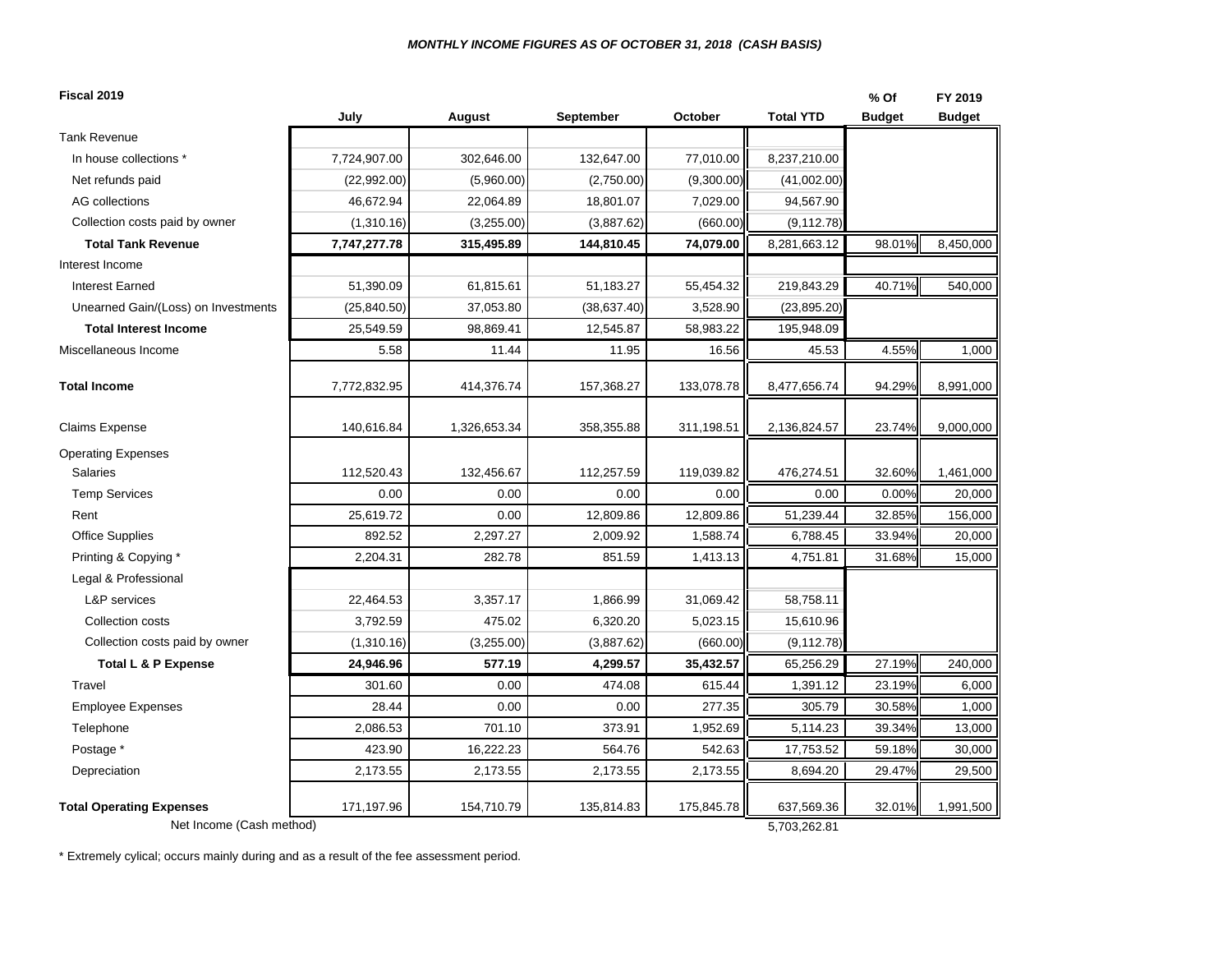## *Petroleum UST Release Compensation Board*  **Balance Sheet As of 10/31/2018**

| 108 State Cash Balance<br>114 Treasury Notes<br>138 Unclaimed Monies Trust Account<br>140 Investments - Obligated<br>141 Reinvested Interest - Obligated<br>142 Investments - Unobligated<br>143 Reinvested Interest-Unobligated | 225,566.56<br>16,038,615.11<br>87,855.58<br>6,845,075.25<br>53,996.64<br>10,434,698.65<br>68,774.67 |                 |  |
|----------------------------------------------------------------------------------------------------------------------------------------------------------------------------------------------------------------------------------|-----------------------------------------------------------------------------------------------------|-----------------|--|
| <b>Total Current Assets</b>                                                                                                                                                                                                      |                                                                                                     | 33,754,582.46   |  |
| <b>Fixed Assets</b>                                                                                                                                                                                                              |                                                                                                     |                 |  |
| 160 Fixed Asset-Furniture<br>165 Fixed Asset-Data Processing<br>169 Accumulated Depreciation<br><b>Total Fixed Assets</b>                                                                                                        | 118,454.48<br>866,909.82<br>(900, 645.07)                                                           | 84,719.23       |  |
| <b>Total Assets</b>                                                                                                                                                                                                              |                                                                                                     | \$33,839,301.69 |  |
|                                                                                                                                                                                                                                  |                                                                                                     |                 |  |
| <b>Liabilities</b>                                                                                                                                                                                                               |                                                                                                     |                 |  |
| <b>Current Liabilities</b>                                                                                                                                                                                                       |                                                                                                     |                 |  |
| <b>Total Current Liabilities</b>                                                                                                                                                                                                 |                                                                                                     | 0.00            |  |
| <b>Long Term Liabilities</b>                                                                                                                                                                                                     |                                                                                                     |                 |  |
| <b>Total Long Term Liabilities</b>                                                                                                                                                                                               |                                                                                                     | 0.00            |  |
| <b>Total Liabilities</b>                                                                                                                                                                                                         |                                                                                                     | \$0.00          |  |
|                                                                                                                                                                                                                                  |                                                                                                     |                 |  |
| <b>Equity</b>                                                                                                                                                                                                                    |                                                                                                     |                 |  |
| <b>Equity Accounts</b>                                                                                                                                                                                                           |                                                                                                     |                 |  |
| 283 Retained Earnings (Deficiency)<br><b>Current Year Income (Loss)</b>                                                                                                                                                          | 24,457,251.48<br>9,382,050.21                                                                       |                 |  |

Total Liabilities and Equity **1988 \$33,839,301.69** 

**Assets**

**Current Assets**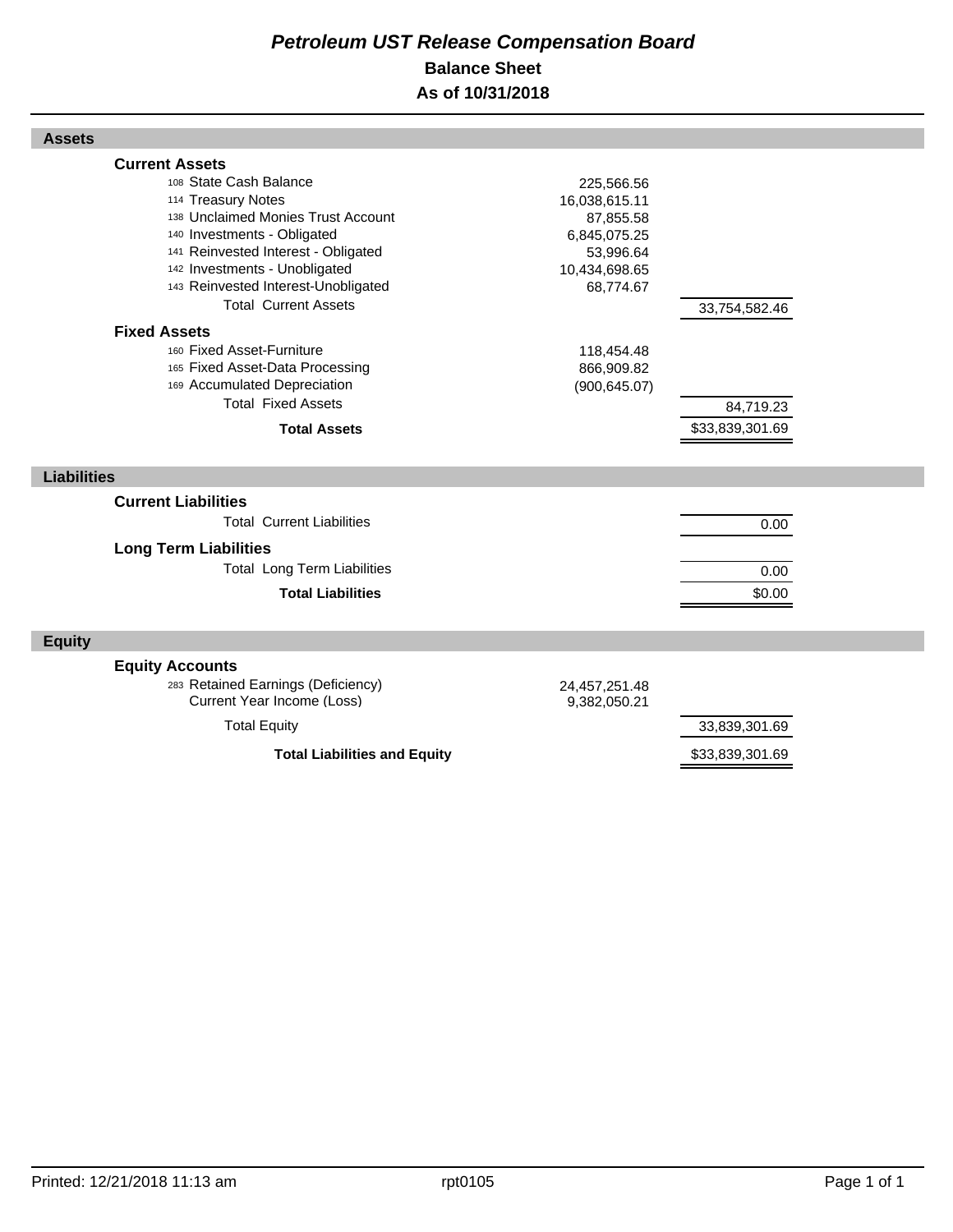## *Petroleum UST Release Compensation Board*  **Income Statement For the Month Ended 10/31/2018**

| <b>Operating Income</b>              |                | <b>Year To Date</b> |
|--------------------------------------|----------------|---------------------|
| <b>Tank Fees</b><br>301              |                |                     |
|                                      | 74,079.00      | 10,036,963.04       |
| Investment Income<br>303             | 58,983.22      | 195,948.09          |
| <b>Total Operating Income</b>        | 133,062.22     | 10,232,911.13       |
| <b>Operating Expenses</b>            |                |                     |
| <b>Claims Paid</b><br>350            | 311,198.51     | 473,481.53          |
| <b>Total Operating Expenses</b>      | 311,198.51     | 473,481.53          |
| <b>Administrative Expenses</b>       |                |                     |
| <b>Salaries</b><br>621               | 108,000.00     | 260,181.84          |
| Rent<br>634                          | 12,809.86      | 51,239.44           |
| <b>Office Supplies</b><br>638        | 1,588.74       | 5,895.93            |
| Printing & Copying<br>639            | 1,413.13       | 2,781.50            |
| Legal & Professional<br>668          | 35,432.57      | 40,858.00           |
| <b>Depreciation Expense</b><br>669   | 2,173.55       | 8,694.20            |
| Travel<br>672                        | 615.44         | 1,089.52            |
| <b>Employee Expenses</b><br>675      | 277.35         | 277.35              |
| Telephone<br>680                     | 1,952.69       | 4,831.41            |
| Postage<br>681                       | 542.63         | 1,575.73            |
| <b>Total Administrative Expenses</b> | 164,805.96     | 377,424.92          |
| <b>Other Income</b>                  |                |                     |
| Miscellaneous Income<br>701          | 16.56          | 45.53               |
| <b>Total Other Income</b>            | 16.56          | 45.53               |
| Net Income (Loss)                    | (\$342,925.69) | \$9,382,050.21      |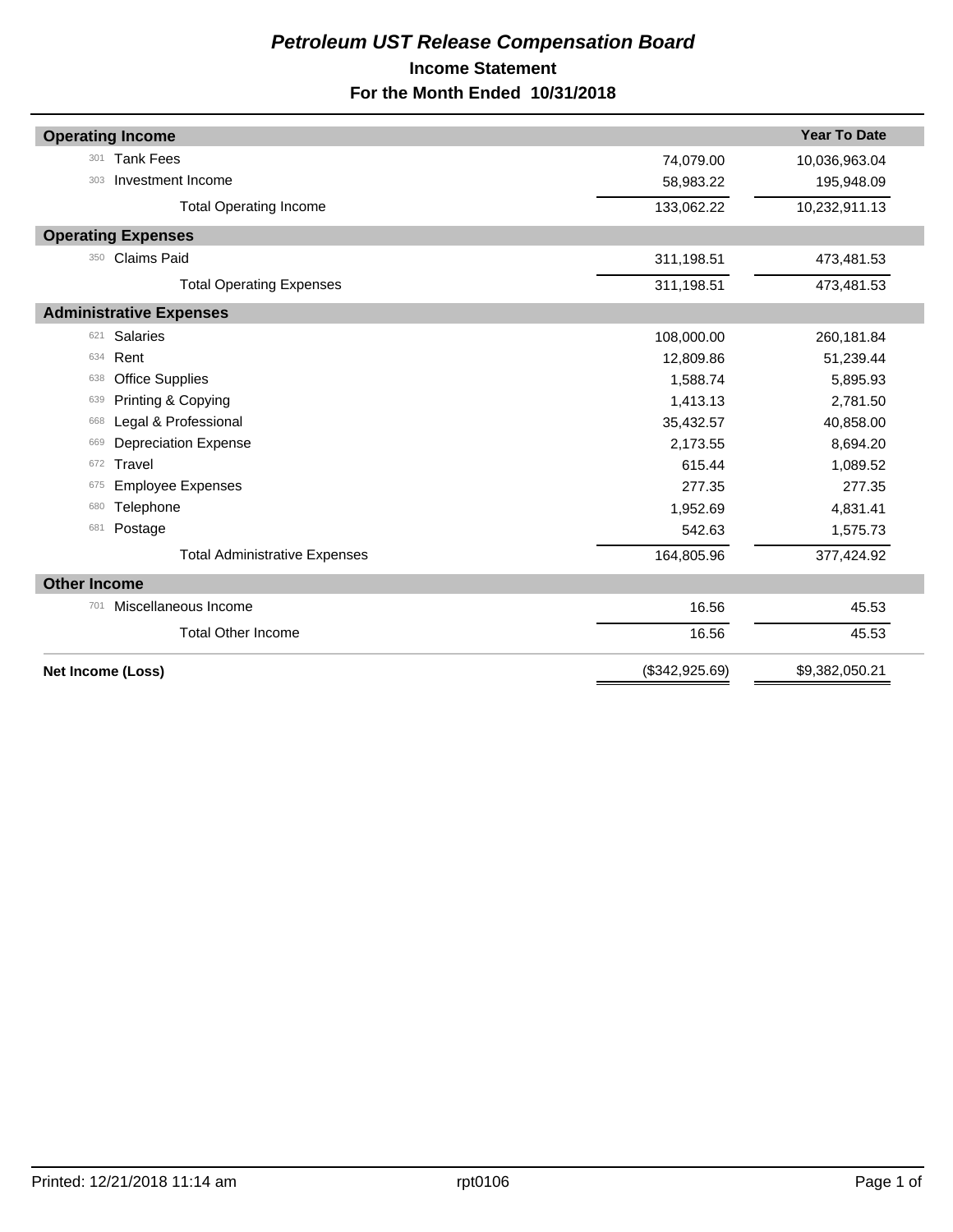## **Trial Balance** *Petroleum UST Release Compensation Board*  **Transaction Dates 10/01/2018 to 10/31/2018**

|     | Account Account                       | <b>Beginning Balance</b> | Transaction      | <b>Ending Balance</b> |
|-----|---------------------------------------|--------------------------|------------------|-----------------------|
| 108 | <b>State Cash Balance</b>             | 1,392,901.73             | (1, 167, 335.17) | 225,566.56            |
| 114 | <b>Treasury Notes</b>                 | 16,013,263.23            | 25,351.88        | 16,038,615.11         |
| 138 | <b>Unclaimed Monies Trust Account</b> | 87,687.56                | 168.02           | 87,855.58             |
| 140 | Investments - Obligated               | 7,177,475.44             | (332, 400.19)    | 6,845,075.25          |
| 141 | Reinvested Interest - Obligated       | 40,621.35                | 13.375.29        | 53.996.64             |
| 142 | Investments - Unobligated             | 9,334,698.65             | 1,100,000.00     | 10,434,698.65         |
| 143 | Reinvested Interest-Unobligated       | 48.686.64                | 20,088.03        | 68,774.67             |
| 160 | <b>Fixed Asset-Furniture</b>          | 118,454.48               | 0.00             | 118,454.48            |
| 165 | <b>Fixed Asset-Data Processing</b>    | 866,909.82               | 0.00             | 866,909.82            |
| 169 | <b>Accumulated Depreciation</b>       | (898, 471.52)            | (2, 173.55)      | (900, 645.07)         |
| 283 | <b>Retained Earnings (Deficiency)</b> | (24, 457, 251.48)        | 0.00             | (24, 457, 251.48)     |
| 301 | Tank Fees                             | (9,962,884.04)           | (74,079.00)      | (10,036,963.04)       |
| 303 | Investment Income                     | (136, 964.87)            | (58,983.22)      | (195, 948.09)         |
| 350 | <b>Claims Paid</b>                    | 162,283.02               | 311,198.51       | 473,481.53            |
| 621 | Salaries                              | 152,181.84               | 108,000.00       | 260,181.84            |
| 634 | Rent                                  | 38,429.58                | 12,809.86        | 51,239.44             |
| 638 | <b>Office Supplies</b>                | 4,307.19                 | 1,588.74         | 5,895.93              |
| 639 | Printing & Copying                    | 1,368.37                 | 1,413.13         | 2,781.50              |
| 668 | Legal & Professional                  | 5,425.43                 | 35,432.57        | 40,858.00             |
| 669 | <b>Depreciation Expense</b>           | 6,520.65                 | 2,173.55         | 8,694.20              |
| 672 | Travel                                | 474.08                   | 615.44           | 1,089.52              |
| 675 | <b>Employee Expenses</b>              | 0.00                     | 277.35           | 277.35                |
| 680 | Telephone                             | 2,878.72                 | 1,952.69         | 4,831.41              |
| 681 | Postage                               | 1,033.10                 | 542.63           | 1,575.73              |
| 701 | Miscellaneous Income                  | (28.97)                  | (16.56)          | (45.53)               |
|     |                                       | 0.00                     | 0.00             | 0.00                  |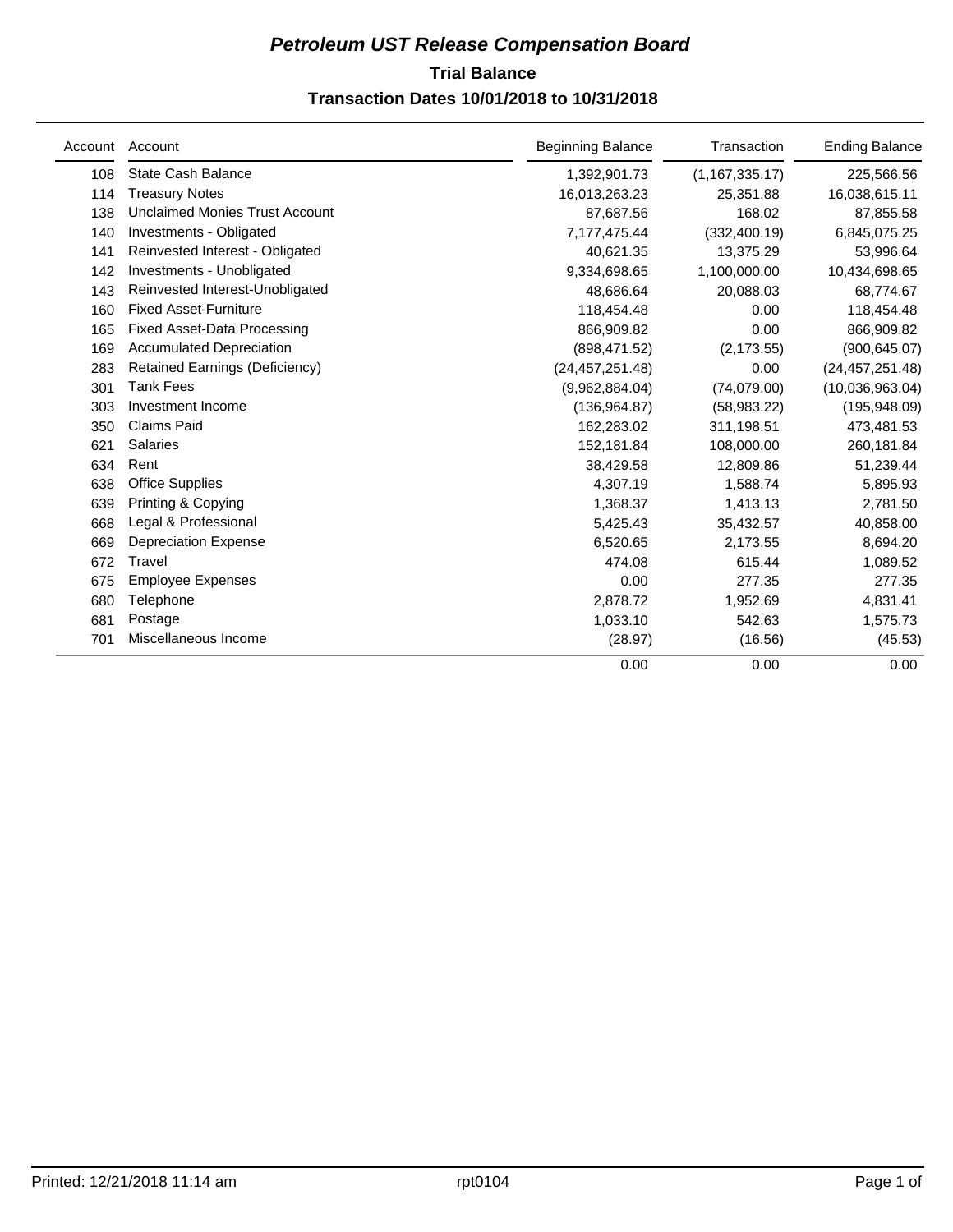#### **PETROLEUM UST RELEASE COMPENSATION BOARD PROGRAM YEAR 2018 COMPLIANCE / FEE ASSESSMENT REPORTAS OF DECEMBER 31, 2018**

|                                                      | PY 2018<br>As of 12/31/18 | PY 2018<br>$(7/1/18 - 11/20/18)$ | <b>Increase from</b><br><b>Nov. Meeting</b> | PY 2017<br>$(7/1/17 - 6/30/18)$ | PY 2016<br>$(7/1/16 - 6/30/17)$               | PY 2015<br>$(7/1/15 - 6/30/16)$ | PY 2014<br>$(7/1/14 - 6/30/15)$ | <b>Percent of</b><br>PY 2018/PY 2017 |
|------------------------------------------------------|---------------------------|----------------------------------|---------------------------------------------|---------------------------------|-----------------------------------------------|---------------------------------|---------------------------------|--------------------------------------|
| Refunds                                              |                           |                                  |                                             |                                 |                                               |                                 |                                 |                                      |
| Amount of Refunds Paid                               | \$50,402 (a)              | \$49,902                         | \$500                                       | \$31,368                        | \$29,801                                      | $$98,740$ (a)                   | \$158,794                       | 161%                                 |
| Number of Refunds Paid                               | 70                        | 68                               |                                             | $\overline{2}$<br>56            | 116                                           | 311                             | 419                             | 125%                                 |
| Number of Owners Paid Refunds                        | 44                        | 41                               |                                             | 31<br>3                         | 19                                            | 89                              | 156                             | 142%                                 |
| Number of Pending Refunds                            | 2,631                     | 2,632                            | (1)                                         |                                 |                                               |                                 |                                 |                                      |
| Amount of Pending Refunds                            | \$1,413,146               | \$1,412,519                      | \$627                                       |                                 |                                               |                                 |                                 |                                      |
| <b>Collections</b>                                   |                           |                                  |                                             |                                 |                                               |                                 |                                 |                                      |
| Amount of Refunds Used to Offset Outstanding Fees    | \$21,060                  | \$20,170                         | \$890                                       | \$14,745                        | \$44,204                                      | \$76,750                        | \$61,355                        | 143%                                 |
| Amount Collected by Attorney General/Special Counsel | \$149,217                 | \$94,568                         | \$54,649                                    | \$156,904                       | \$299,807                                     | \$364,401                       | \$200,352                       | 95%                                  |
| <b>Collection Costs</b>                              | \$20,642                  | \$15,611                         | \$5,031                                     | \$33,970                        | \$59,320                                      | \$89,643                        | \$38,727                        |                                      |
| Amount Collected by AG/SC, Less Collection Costs     | \$128,575                 | \$78,957 (b)                     | \$49,618                                    | \$122,934                       | \$240,487                                     | \$274,758                       | \$161,625                       |                                      |
| Number of Accounts Certified to the AG's office      | $\bf{0}$                  | $\mathbf 0$                      |                                             | $\overline{0}$<br>205           | 249                                           | 321                             | 340                             | 0%                                   |
| Number of Owners Certified to the AG's office        | $\mathbf 0$               | $\mathbf 0$                      |                                             | $\overline{0}$<br>146           | 172                                           | 174                             | 196                             | 0%                                   |
| Amount Certified to the AG's office                  | \$0                       | \$0                              | \$0                                         | \$664,750                       | \$812,335                                     | \$1,124,050                     | \$1,086,440                     | 0%                                   |
| <b>Appeals</b>                                       |                           |                                  |                                             |                                 |                                               |                                 |                                 |                                      |
| Orders Pursuant to Law                               | 5                         | 4                                |                                             |                                 | 5 - information to support appeal is expected |                                 |                                 |                                      |
| Determination to Deny a Certificate of Coverage      | 1                         | 1                                |                                             | 1 - hearing held on 8/3/17      |                                               |                                 |                                 |                                      |
| <b>Ability to Pay Applications</b>                   |                           |                                  |                                             |                                 |                                               |                                 |                                 |                                      |
| Ability to Pay Applications Pending Review           | 3                         | $\mathbf{3}$                     |                                             |                                 |                                               |                                 |                                 |                                      |
| COC Applications (As of 11/20/18)                    |                           |                                  |                                             |                                 |                                               |                                 |                                 |                                      |
| COC Application/Fee Statements Sent - annual mailing | 3,276                     |                                  |                                             | 3,327                           | 3,439                                         | 3,439                           | 3,538                           | 98%                                  |
| # of Owners Issued COC                               | 2,827                     | 2,755                            |                                             | 3,082                           | 3,128                                         | 3,150                           | 3,211                           | 92%                                  |
| # of Owners w/COCs In-Process                        | 209                       | 289                              |                                             | 36                              | 29                                            | n/a                             | n/a                             |                                      |
| # of Owners w/Unresolved Pending Denials of COC      | 55                        | 32                               |                                             | 6                               | 5                                             | 0                               | 0                               |                                      |
| # of Owners w/Unresolved Determinations Denying COC  | $\bf{0}$                  | $\mathbf 0$                      |                                             | 124                             | 117                                           | 121                             | 116                             |                                      |
| <b>Unclaimed Monies/Refunds Pending</b>              |                           |                                  |                                             |                                 |                                               |                                 |                                 |                                      |
| Owners on Unclaimed Monies List (Uncashed Checks)    | 42                        | 35                               |                                             |                                 |                                               |                                 |                                 |                                      |
| Amount of Unclaimed Monies (Uncashed Checks)         | \$45,923                  | \$42,190                         |                                             |                                 |                                               |                                 |                                 |                                      |
| Owners with Refunds Pending - More Info Requested    | 9                         | 9                                |                                             |                                 |                                               |                                 |                                 |                                      |
| Amount of Refunds Pending with More Info Requested   | \$13,135                  | \$13,135                         |                                             |                                 |                                               |                                 |                                 |                                      |
| Owners with Refunds Pending - No Response to MIR     | 35                        | 35                               |                                             |                                 |                                               |                                 |                                 |                                      |
| Amount with Refunds Pending - No Response to MIR     | \$66,780                  | \$66,780                         |                                             |                                 |                                               |                                 |                                 |                                      |

(a) PY 2018 goal - \$225,000. PY 2018 refund/offsets as of 12/31/18: \$71,462 (32%). PY 2017 refunds/offsets: \$46,113. PY 2016 refund/offsets: \$74,005. PY 2015 refund/offsets: \$175,490. PY 2014 refund/offsets: \$220,149. **(b) As of October 31, 2018**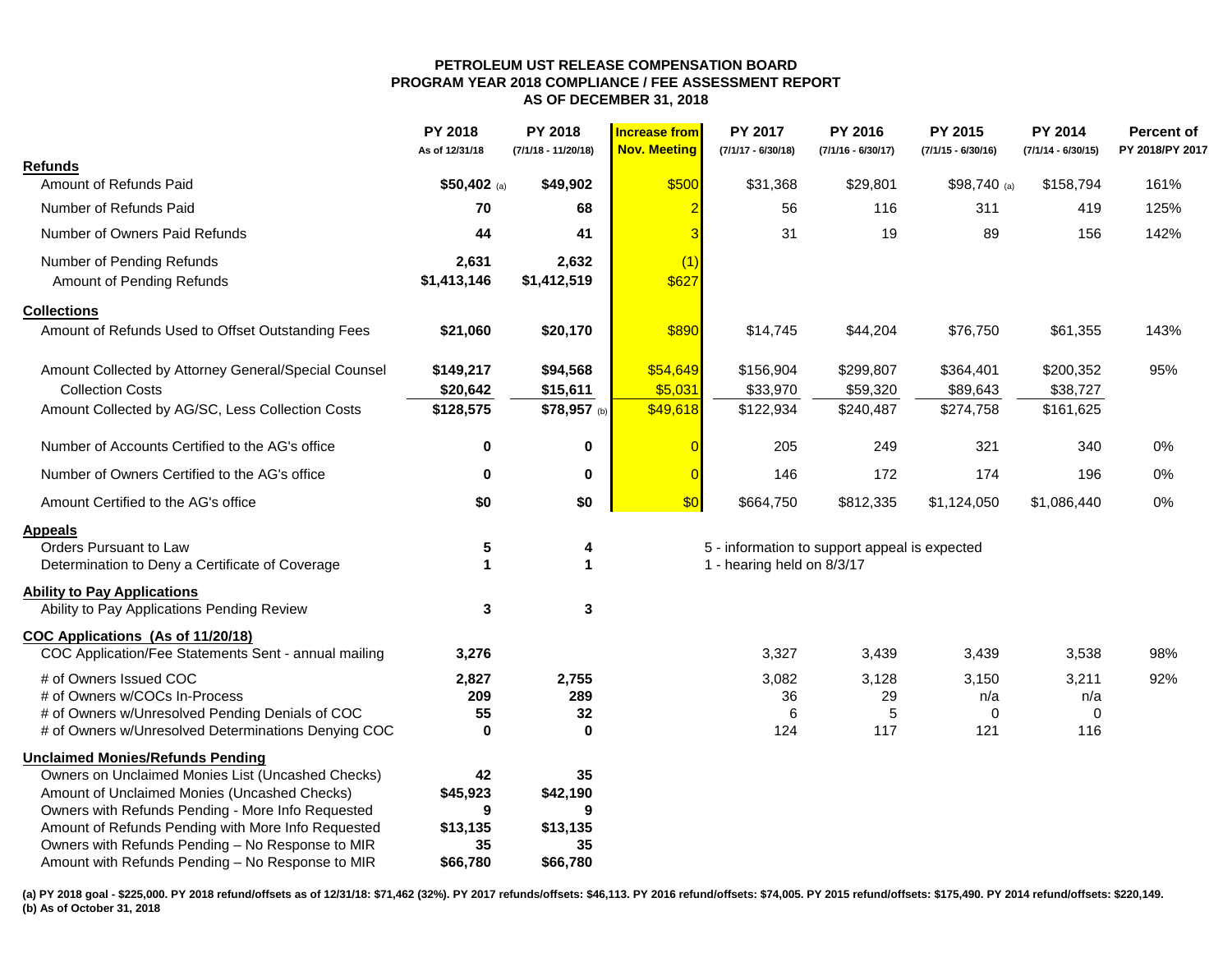#### CLAIMS STATISTICS REPORT January 2, 2019

| <b>Total Number of all Releases</b>                                                                | 3,153             |
|----------------------------------------------------------------------------------------------------|-------------------|
| Face Value of all Claims                                                                           | \$486,674,057     |
| Total Deductible Used for Settled Claims                                                           | (\$104, 546, 177) |
| Deductible Remaining for Open Claims                                                               | (\$6,175,907)     |
| Net Value                                                                                          | \$375,951,973     |
| <b>Total Disallowed Costs</b>                                                                      | (\$88, 202, 849)  |
| Total Payments & Installments                                                                      | (\$257,380,165)   |
| <b>Maximum Liability of Unpaid Claims</b>                                                          | \$30,368,959      |
|                                                                                                    |                   |
| <b>Average Clean-up Costs for All Releases Received NFA:</b>                                       |                   |
| Total Average Gross Value per Release                                                              | \$133,197         |
| Total Average Net Value per Release                                                                | \$99,479          |
| Total Average Payout per Release (2,550 releases)                                                  | \$72,603          |
| Costs for Releases Cleaned Up Exclusively Under BUSTR's Risk Based Corrective Action (RBCA) Rules: |                   |
| Above and Below the Deductible (583 releases):                                                     |                   |
| Average clean-up costs per release:                                                                | \$80,204          |

| Average claim payout per release:    | \$28,657  |
|--------------------------------------|-----------|
| Above the Deductible (310 releases): |           |
| Average clean-up costs per release:  | \$126.217 |
| Average claim payout per release:    | \$53,894  |

| <b>Work in Progress: Open Claims</b>                     |        |        |
|----------------------------------------------------------|--------|--------|
| Number of Claims with More Information Requested         | 14     |        |
| Number of Claims with More Information Received          |        |        |
| Number of Pending Above Deductible Claims                | 1,486  |        |
|                                                          |        |        |
| Total                                                    |        | 1.507  |
| <b>Settled/Closed Claims</b>                             |        |        |
| <b>Number of Settled Claims</b>                          | 5,314  |        |
| <b>Number of Closed Claims</b>                           | 11,387 |        |
| Below Deductible/NFA closed without review/Elig. Revoked | 896    |        |
| Number of Claims on Waiting List                         | 60     |        |
|                                                          |        |        |
| Total                                                    |        | 17.657 |
| <b>Held Claims</b>                                       |        |        |
| Number of Claims with Appeals Outstanding                | 11     |        |
| Number of Claims Below the Deductible                    | 178    |        |
|                                                          |        |        |
| Total                                                    |        | 189    |
| <b>Total Number of Claims</b>                            |        | 19,353 |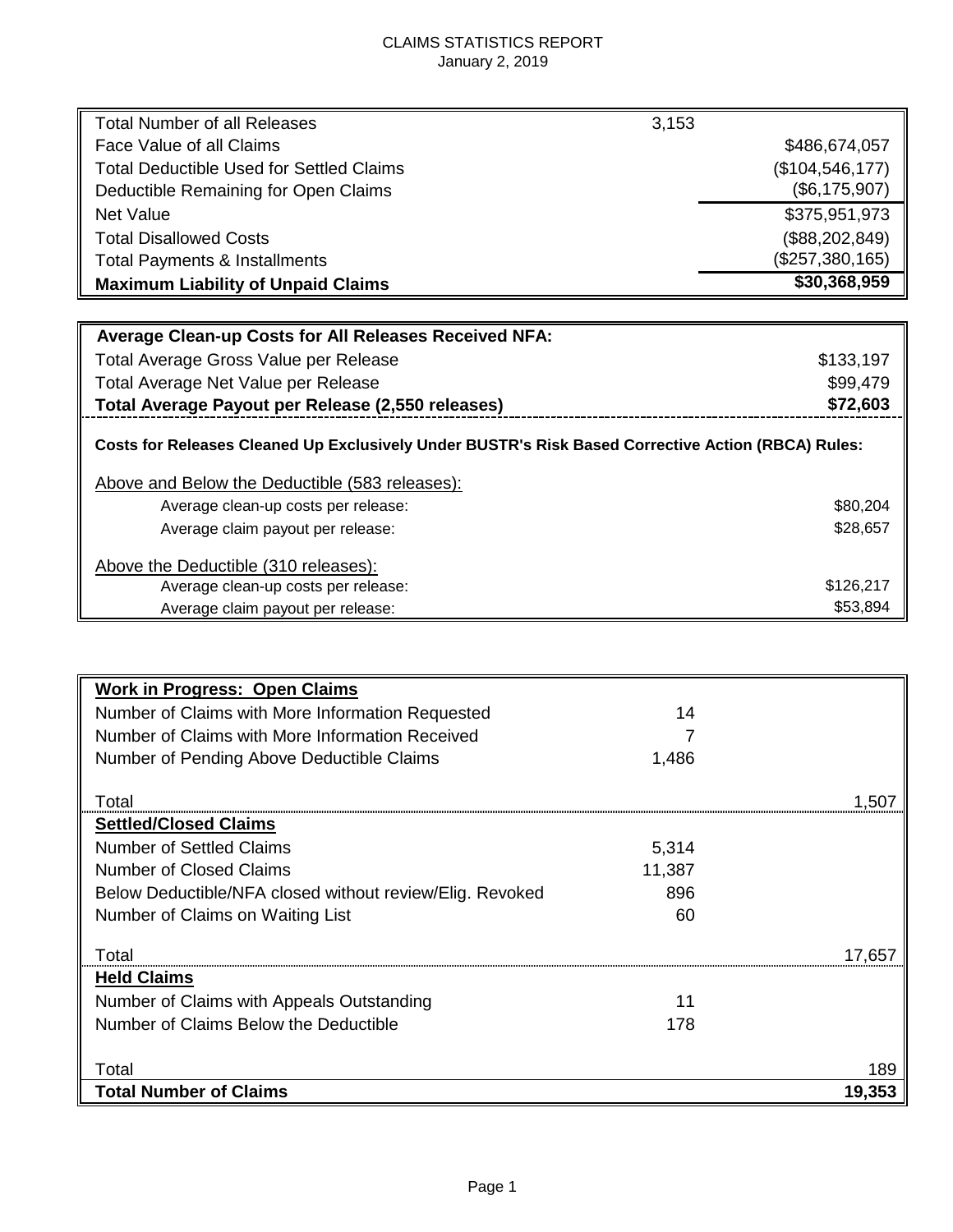#### **CLAIM SETTLEMENT SUMMARY**

|                                        | <b>CLAIMS REC'D</b> | <b>SETTLED</b> | RVK/BD-NFA+ | <b>FACE VALUE</b> | <b>DISALLOWED</b> | <b>DEDUCTIBLE USED</b>          | <b>SETTLEMENT</b>    |
|----------------------------------------|---------------------|----------------|-------------|-------------------|-------------------|---------------------------------|----------------------|
| 2010                                   | 808 (\$11.406 M)    | 705            | 52          | \$12,639,804      | \$3,001,516       | \$2,583,509                     | \$<br>7,054,779      |
| <b>AVG/MONTH</b>                       | $67 (\$0.951 M)$    | 63             |             |                   |                   | <b>AVERAGE PAYOUT PER CLAIM</b> | \$<br>10,007         |
| <b>PERCENTAGES</b>                     |                     |                |             |                   | 23.7%             |                                 | 70.2%                |
| 2011                                   | 795 (\$10.545 M)    | 725            | 94          | \$13,320,431      | \$2,753,772       | \$3,537,439                     | \$<br>7,029,220      |
| <b>AVG/MONTH</b>                       | 66 (\$0.878 M)      | 68             |             |                   |                   | <b>AVERAGE PAYOUT PER CLAIM</b> | \$<br>9,695          |
| <b>PERCENTAGES</b>                     |                     |                |             |                   | 20.7%             |                                 | 71.9%                |
| 2012                                   | 732 (\$10.078 M)    | 697            | 53          | \$11,779,357      | \$2,405,669       | \$2,374,716                     | \$<br>6,740,405      |
| <b>AVG/MONTH</b><br><b>PERCENTAGES</b> | $61 (\$0.84M)$      | 63             |             |                   | 20.4%             | <b>AVERAGE PAYOUT PER CLAIM</b> | \$<br>9,671<br>71.7% |
| 2013                                   | 932 (\$12.134 M)    | 891            | 55          | \$12,513,139      | \$2,334,057       | \$2,874,260                     | \$<br>7,304,822      |
| <b>AVG/MONTH</b><br><b>PERCENTAGES</b> | 78 (\$1.011 M)      | 79             |             |                   | 18.7%             | <b>AVERAGE PAYOUT PER CLAIM</b> | \$<br>8,198<br>75.8% |
| 2014                                   | 768 (\$10.541 M)    | 898            | 58          | \$13,546,097      | \$2,466,260       | \$3,040,313                     | \$<br>8,039,525      |
| <b>AVG/MONTH</b><br><b>PERCENTAGES</b> | 64 (\$0.878 M)      | 80             |             |                   | 18.2%             | <b>AVERAGE PAYOUT PER CLAIM</b> | \$<br>8,953<br>76.5% |
| 2015                                   | 790 (\$11.089 M)    | 792            | 67          | \$12,587,087      | \$2,517,791       | \$2,451,880                     | \$<br>7,617,416      |
| <b>AVG/MONTH</b><br><b>PERCENTAGES</b> | 66 (\$0.924 M)      | 72             |             |                   | 20.0%             | <b>AVERAGE PAYOUT PER CLAIM</b> | \$<br>9,618<br>75.2% |
| 2016                                   | 678 (\$9.965 M)     | 704            | 21          | \$11,298,907      | \$2,247,136       | \$2,172,626                     | \$<br>6,879,146      |
| <b>AVG/MONTH</b><br><b>PERCENTAGES</b> | 57 (\$0.830 M)      | 60             |             |                   | 19.9%             | <b>AVERAGE PAYOUT PER CLAIM</b> | \$<br>9,772<br>75.4% |
| 2017                                   | 592 (\$10.063 M)    | 627            | 68          | \$12,059,956      | \$1,779,002       | \$2,076,544                     | \$8,204,410          |
| <b>AVG/MONTH</b>                       | 49 (\$0.839 M)      | 58             |             |                   |                   | <b>AVERAGE PAYOUT PER CLAIM</b> | \$13,085             |
| <b>PERCENTAGES</b>                     |                     |                |             |                   | 14.8%             |                                 | 82.2%                |

#### **PROGRAM YEAR 2018**

| <b>MONTH</b>       | <b>CLAIMS REC'D</b>             | <b>SETTLED</b> | RVK/BD-NFA+ | <b>FACE VALUE</b> | <b>DISALLOWED</b> | <b>DEDUCTIBLE USED</b> | <b>SETTLEMENT</b> |
|--------------------|---------------------------------|----------------|-------------|-------------------|-------------------|------------------------|-------------------|
| $Jul-18$           | 54 (\$1.161 M)                  | 30             | 0           | \$416,482         | \$59,352          | \$129,536              | \$227,594         |
| Aug- $18$          | $67 (\$0.974 M)$                | 33             | 0           | \$566,467         | \$63,202          | \$39,632               | \$463,633         |
| $Sep-18$           | 33 (\$0.464 M)                  | 40             | 3           | \$579,842         | \$59,097          | \$138,365              | \$382,380         |
| $Oct-18$           | 35 (\$1.018 M)                  | 43             | 0           | \$628,820         | \$131,045         | \$26,154               | \$471,621         |
| $Nov-18$           | 30 (\$0.477 M)                  | 28             | 0           | \$476,621         | \$28,978          | \$21,482               | \$426,160         |
| $Dec-18$           | 40 (\$0.827 M)                  | 39             | 4           | \$657,259         | \$108,093         | \$151,139              | \$398,027         |
| $Jan-19$           |                                 |                |             |                   |                   |                        |                   |
| $Feb-19$           |                                 |                |             |                   |                   |                        |                   |
| $Mar-19$           |                                 |                |             |                   |                   |                        |                   |
| Apr- $19$          |                                 |                |             |                   |                   |                        |                   |
| $May-19$           |                                 |                |             |                   |                   |                        |                   |
| $Jun-19$           |                                 |                |             |                   |                   |                        |                   |
| <b>TOTAL</b>       | 259 (\$4.921 M)                 | 213            | 7           | \$3,325,491       | \$449,767         | \$506,307              | \$2,369,416       |
| <b>AVG/MONTH</b>   | 43 (\$0.820 M)                  | 37             |             |                   |                   |                        |                   |
|                    | <b>AVERAGE PAYOUT PER CLAIM</b> |                |             |                   |                   |                        | \$11,124          |
| <b>PERCENTAGES</b> |                                 |                |             |                   | 13.5%             |                        | 84.0%             |

**†**Eligibility revoked and/or Below Deductible claims with an NFA are not included in the claims payout statistics.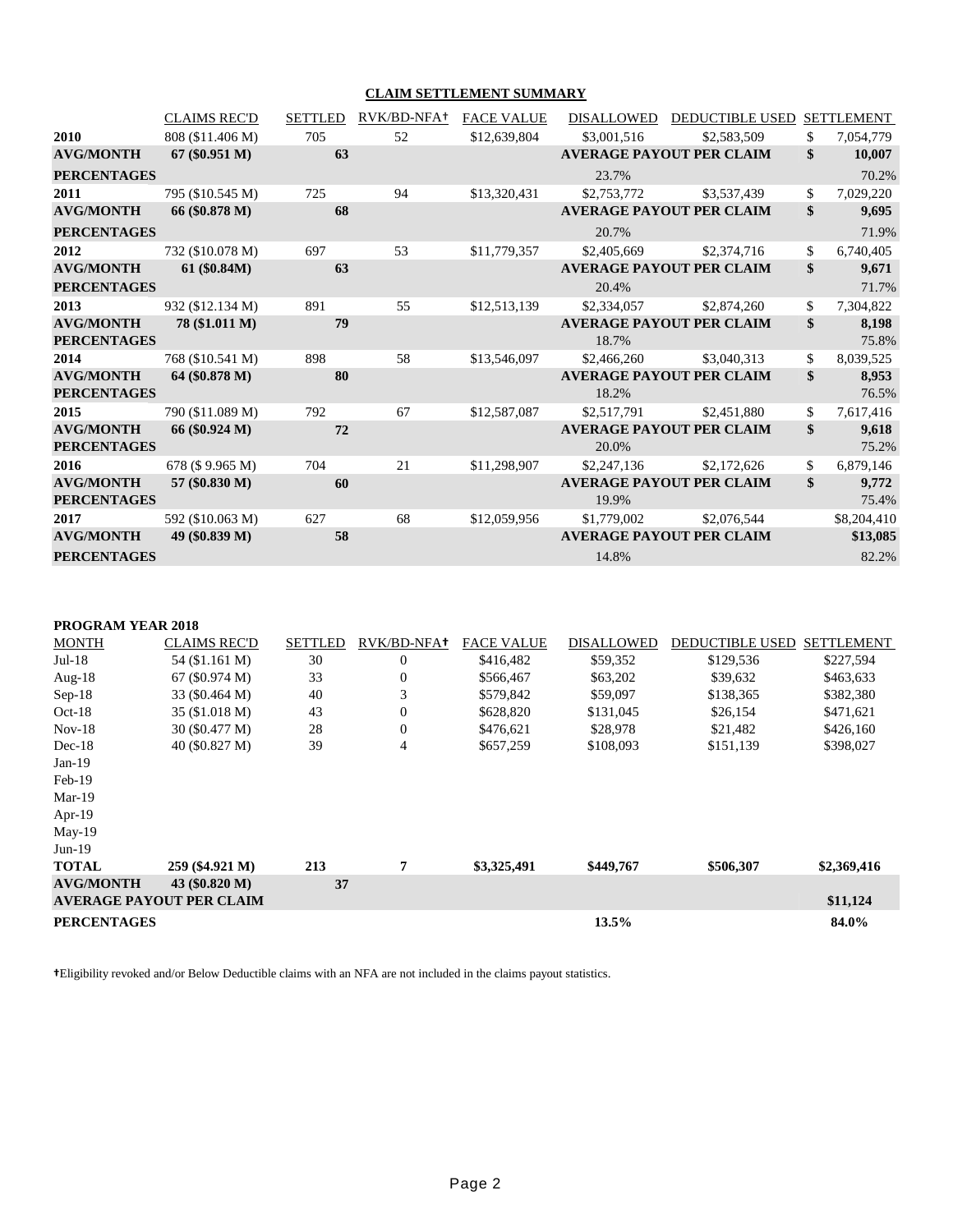#### **ELIGIBILITY STATISTICS REPORT**

January 2, 2019

#### **Breakdown of Applications**

| More Info Requested            | 4  |  |
|--------------------------------|----|--|
| In Review                      | 43 |  |
| <b>Total Open Applications</b> | 47 |  |
|                                |    |  |

*Eligibility Determinations Under Appeal 4*

|                | <b>REC'D</b>            | <b>APP'D</b> | <b>DENIED</b>    |
|----------------|-------------------------|--------------|------------------|
| <b>PY 2004</b> | 72                      | 81           | 47               |
| Average/mo.    | 6                       |              | 11               |
| <b>PY 2005</b> | 97                      | 72           | 33               |
| Average/mo.    | ${\bf 8}$               |              | 9                |
| <b>PY 2006</b> | 109                     | 73           | 32               |
| Average/mo.    | $\boldsymbol{9}$        |              | $\boldsymbol{9}$ |
| <b>PY 2007</b> | 108                     | 74           | 28               |
| Average/mo.    | 9                       |              | 9                |
| <b>PY 2008</b> | 99                      | 68           | 26               |
| Average/mo.    | 8                       |              | 8                |
| <b>PY 2009</b> | 95                      | 84           | 19               |
| Average/mo.    | 8                       |              | $\boldsymbol{9}$ |
| <b>PY 2010</b> | 48                      | 51           | 16               |
| Average/mo.    | $\overline{\mathbf{4}}$ |              | 6                |
| <b>PY 2011</b> | 67                      | 47           | 14               |
| Average/mo.    | 6                       |              | 5                |
| <b>PY 2012</b> | 87                      | 54           | 17               |
| Average/mo.    | $\overline{7}$          |              | 6                |
| PY 2013        | 53                      | 65           | $\overline{7}$   |
| Average/mo.    | $\overline{\mathbf{4}}$ |              | 6                |
| <b>PY 2014</b> | 80                      | 64           | 15               |
| Average/mo.    | $\overline{7}$          |              | $\overline{7}$   |
| PY 2015        | 77                      | 43           | 26               |
| Average/mo.    | 6                       |              | 6                |
| PY 2016        |                         | 42           | 27               |
|                | 76                      |              |                  |
| Average/mo.    | 6                       |              | 6                |
| <b>PY 2017</b> | 78                      | 42           | 40               |

| Denial Reasons PY 2004-2017<br>$\frac{0}{0}$ |     |        |  |  |  |  |  |  |  |
|----------------------------------------------|-----|--------|--|--|--|--|--|--|--|
| No Release                                   | 99  | 28.5%  |  |  |  |  |  |  |  |
| Late Filing                                  | 59  | 17.0%  |  |  |  |  |  |  |  |
| No Valid COC                                 | 39  | 11.2%  |  |  |  |  |  |  |  |
| Abandoned/OOC Tank                           | 33  | 9.5%   |  |  |  |  |  |  |  |
| No CA Required                               | 65  | 18.7%  |  |  |  |  |  |  |  |
| <b>Pre-Fund Release</b>                      | 7   | 2.0%   |  |  |  |  |  |  |  |
| Incomplete App                               | 12  | 3.5%   |  |  |  |  |  |  |  |
| <b>Untimely Fees</b>                         | 3   | 0.9%   |  |  |  |  |  |  |  |
| No Fee Payment                               | 1   | 0.3%   |  |  |  |  |  |  |  |
| No Response                                  | 3   | 0.9%   |  |  |  |  |  |  |  |
| Other                                        | 26  | 7.5%   |  |  |  |  |  |  |  |
| Total                                        | 347 | 100.0% |  |  |  |  |  |  |  |

#### **Program Year 2018**

|                | <b>REC'D</b> | <b>APP'D</b> | <b>DENIED</b>               | Denial Reasons PY 2018  |          | $\%$   |
|----------------|--------------|--------------|-----------------------------|-------------------------|----------|--------|
| $Jul-18$       | 3            | 2            |                             | <b>No Release</b>       | 0        | 0.0%   |
| Aug- $18$      |              | 5            |                             | Late Filing             | 0        | 0.0%   |
| $Sep-18$       |              |              |                             | No Valid COC            | 0        | 0.0%   |
| $Oct-18$       | 3            | 9            | $\mathcal{D}_{\mathcal{L}}$ | Abandoned/OOC           |          | 25.0%  |
| $Nov-18$       | 7            | $\theta$     | 0                           | No CA Required          | 3        | 75.0%  |
| $Dec-18$       | 20           | 4            | 0                           | <b>Pre-Fund Release</b> | 0        | 0.0%   |
| $Jan-19$       |              |              |                             | Incomplete App          | 0        | 0.0%   |
| $Feb-19$       |              |              |                             | <b>Untimely Fees</b>    | 0        | 0.0%   |
| $Mar-19$       |              |              |                             | No Fee Payment          | 0        | 0.0%   |
| Apr- $19$      |              |              |                             | No Response             | 0        | 0.0%   |
| $May-19$       |              |              |                             | Other                   | $\theta$ | 0.0%   |
| $Jun-19$       |              |              |                             | <b>Total</b>            | 4        | 100.0% |
| <b>PY 2018</b> | 41           | 21           | $\overline{4}$              |                         |          |        |
| Average/mo.    | 7            |              |                             |                         |          |        |

| REC'D |   | APP'D DENIED | <b>Denial Reasons PY 2018</b> | $\%$    |
|-------|---|--------------|-------------------------------|---------|
| 3     |   |              | No Release                    | $0.0\%$ |
|       | 5 |              | Late Filing                   | $0.0\%$ |
|       |   |              | No Valid COC                  | $0.0\%$ |
| 3     | 9 | 2            | Abandoned/OOC                 | 25.0%   |
|       |   |              | No CA Required                | 75.0%   |
| 20    |   |              | Pre-Fund Release              | $0.0\%$ |
|       |   |              | Incomplete App                | 0.0%    |
|       |   |              | <b>Untimely Fees</b>          | $0.0\%$ |
|       |   |              | No Fee Payment                | $0.0\%$ |
|       |   |              | No Response                   | $0.0\%$ |
|       |   |              | Other                         | $0.0\%$ |
|       |   |              | <b>Total</b>                  | 100.0%  |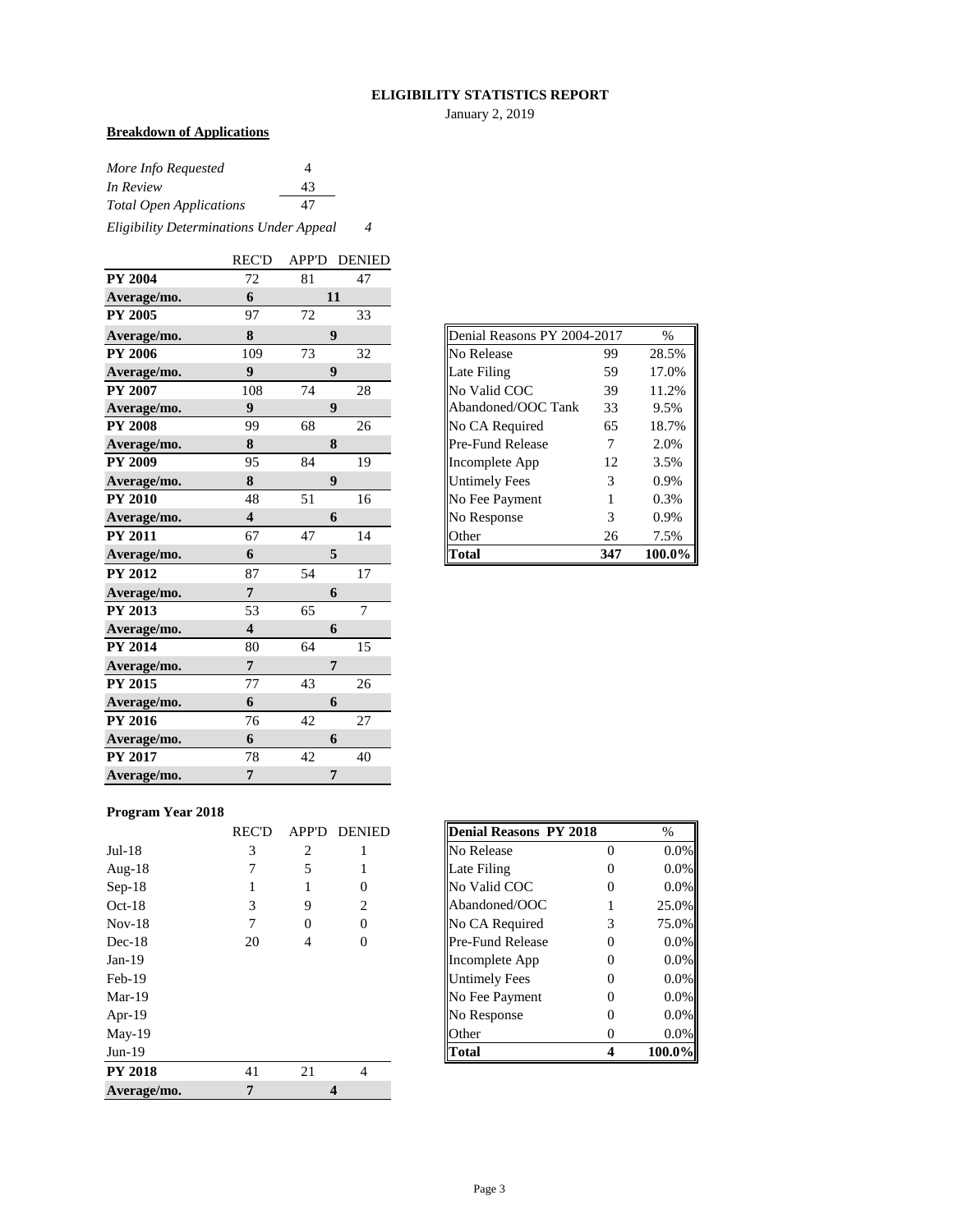#### COST PRE-APPROVAL STATISTICS REPORT January 2, 2019

#### **Mandatory Cost Pre-Approvals Voluntary Pre-Approvals**

| Number Annual RAPs in Review                 |  |
|----------------------------------------------|--|
| Number Annual FPR in Review                  |  |
| All Other Mandatory Open Cost Pre-Approvals: |  |
| Total Open Mandatory Cost Pre-Approvals      |  |

Number in Review 7 Number in Review 3

#### **Notification of Cost Exceedance**

**The Number in Review 22 Number in Review 22 Number in Review 23** 

|         | <b>Annual RAP</b><br><b>Cost Pre-</b><br><b>New RAPs</b><br>Approvals |                 |              |              | <b>Annual FPR</b><br><b>Cost Pre-</b><br><b>Approvals</b> | <b>Mandatory</b><br><b>IRA</b> |       |              | Monitoring/<br><b>Calibration</b><br>Tier 3<br>Plan |              |       | Notification of !<br>Cost<br><b>Exceedance</b> |              |                 | <b>Voluntary</b> |              | <b>TOTALS</b> |              |
|---------|-----------------------------------------------------------------------|-----------------|--------------|--------------|-----------------------------------------------------------|--------------------------------|-------|--------------|-----------------------------------------------------|--------------|-------|------------------------------------------------|--------------|-----------------|------------------|--------------|---------------|--------------|
|         | <b>REC'D</b>                                                          | <b>DET'D</b>    | <b>REC'D</b> | <b>DET'D</b> | <b>REC'D</b>                                              | <b>DET'D</b>                   | REC'D | <b>DET'D</b> | <b>REC'D</b>                                        | <b>DET'D</b> | REC'D | <b>DET'D</b>                                   | <b>REC'D</b> | <b>DET'D</b>    | <b>REC'D</b>     | <b>DET'D</b> | <b>REC'D</b>  | <b>DET'D</b> |
| PY 2010 | 22                                                                    | 22              | 21           | 24           | 52                                                        | 66                             | ◠     |              | 23                                                  | 28           | 34    | 38                                             |              | Previously      | 31               | 30           | 191           | 217          |
| PY 2011 | 36                                                                    | 30              | 18           | 17           | 56                                                        | 55                             |       |              | 22                                                  | 17           | 45    | 43                                             | included in  |                 | 41               | 46           | 223           | 210          |
| PY 2012 | 26                                                                    | 39              | 18           | 18           | 57                                                        | 68                             |       | 10           | 3                                                   | 23           | 30    | 41                                             |              | Annual RAP      | 35               | 35           | 186           | 234          |
| PY 2013 | 30                                                                    | 29              | 36           | 38           | 51                                                        | 54                             |       |              | 14                                                  | 16           | 20    | 21                                             | Cost Pre-    |                 | 18               | 22           | 174           | 184          |
| PY 2014 | 32                                                                    | 35              | 31           | 33           | 30                                                        | 33                             | h     |              | 3                                                   | Q            | 22    | 20                                             |              | Approval column | 21               | 20           | 155           | 155          |
| PY 2015 | 23                                                                    | 31              | 21           | 19           | 38                                                        | 37                             | 8     |              | 10                                                  | 13           | 22    | 18                                             | 23           | 26              | 17               | 16           | 162           | 169          |
| PY 2016 | 18                                                                    | 17              | 21           | 21           | 22                                                        | 28                             |       |              |                                                     | 10           | 21    | 27                                             | 14           | 16              | 21               | 22           | 130           | 143          |
| PY 2017 | 25                                                                    | 15 <sup>2</sup> | 30           | 36           | 16                                                        | 20                             | 4     |              | h.                                                  | 8            | 18    | 20                                             | h.           | <sub>0</sub>    | 24               | 23           | 129           | 132          |

|                |          |                 | <b>Cost Pre-</b> | <b>Annual RAP</b> |              | <b>Annual FPR</b><br><b>Cost Pre-</b> |                | <b>Mandatory</b> |                |                | Monitoring/    | <b>Calibration</b> |                | Notification of<br>Cost |              |                   |              |                  |  |               |  |
|----------------|----------|-----------------|------------------|-------------------|--------------|---------------------------------------|----------------|------------------|----------------|----------------|----------------|--------------------|----------------|-------------------------|--------------|-------------------|--------------|------------------|--|---------------|--|
| <b>PY 2018</b> |          | <b>New RAPs</b> |                  | <b>Approvals</b>  |              |                                       |                | <b>Approvals</b> | <b>IRA</b>     |                |                | Tier 3             |                | Plan                    |              | <b>Exceedance</b> |              | <b>Voluntary</b> |  | <b>TOTALS</b> |  |
|                | RECD     | <b>DET'D</b>    | REC'D            | DET'D             | <b>REC'D</b> | <b>DET'D</b>                          | <b>REC'D</b>   | <b>DET'D</b>     | <b>REC'D</b>   | <b>DET'D</b>   | <b>REC'D</b>   | <b>DET'D</b>       | REC'D          | <b>DET'D</b>            | <b>REC'D</b> | <b>DET'D</b>      | <b>REC'D</b> | <b>DET'D</b>     |  |               |  |
| $Jul-18$       | 2        | 6               | $\overline{2}$   | $\overline{0}$    | $\Omega$     |                                       | $\Omega$       | $\Omega$         | $\Omega$       | $\overline{0}$ | $\overline{2}$ | $\overline{0}$     | $\overline{0}$ | $\Omega$                |              | 4                 | 7            | 11               |  |               |  |
| Aug-18         | $\Omega$ | 4               | 6                | 5                 | 0            | $\mathbf{0}$                          | $\Omega$       | $\Omega$         | $\overline{0}$ | $\overline{0}$ | $\mathbf{0}$   | 2                  | 2              | $\theta$                | 3            |                   | 11           | 12               |  |               |  |
| Sep-18         | 2        | $\Omega$        | $\overline{2}$   | $\overline{2}$    |              | $\overline{0}$                        |                | $\Omega$         |                |                |                |                    | 3              | $\theta$                | 2            | $\Omega$          | 13           | 4                |  |               |  |
| Oct-18         | 2        | 2               | 5                | 4                 | $\Omega$     | $\mathbf{0}$                          | $\Omega$       | $\Omega$         | $\theta$       | $\overline{0}$ |                |                    | 2              | 2                       |              | 2                 | 11           | 11               |  |               |  |
| $Nov-18$       | 5        | $\Omega$        | $\theta$         | 4                 | 5            |                                       | $\Omega$       | 2                | $\overline{0}$ |                | 4              |                    | 2              | $\overline{2}$          |              | 3                 | 17           | 14               |  |               |  |
| Dec-18         | $\Omega$ | 2               | 3                | $\mathbf{0}$      |              | 2                                     |                | $\Omega$         | $\Omega$       | $\overline{0}$ |                | 3                  |                | $\overline{2}$          |              |                   | 8            | 10               |  |               |  |
| $Jan-19$       |          |                 |                  |                   |              |                                       |                |                  |                |                |                |                    |                |                         |              |                   |              |                  |  |               |  |
| Feb-19         |          |                 |                  |                   |              |                                       |                |                  |                |                |                |                    |                |                         |              |                   |              |                  |  |               |  |
| $Mar-19$       |          |                 |                  |                   |              |                                       |                |                  |                |                |                |                    |                |                         |              |                   |              |                  |  |               |  |
| Apr-19         |          |                 |                  |                   |              |                                       |                |                  |                |                |                |                    |                |                         |              |                   |              |                  |  |               |  |
| May-19         |          |                 |                  |                   |              |                                       |                |                  |                |                |                |                    |                |                         |              |                   |              |                  |  |               |  |
| Jun-19         |          |                 |                  |                   |              |                                       |                |                  |                |                |                |                    |                |                         |              |                   |              |                  |  |               |  |
| <b>TOTALS</b>  | 11       | 14              | 18               | 15                |              | 4                                     | $\overline{2}$ | 2                |                | $\overline{2}$ | 9              | 8                  | 10             | 6                       | 9            |                   | 67           | 62               |  |               |  |
| Avg./Mo        |          |                 |                  |                   |              |                                       |                |                  |                |                |                |                    |                |                         |              |                   | 11           | 10               |  |               |  |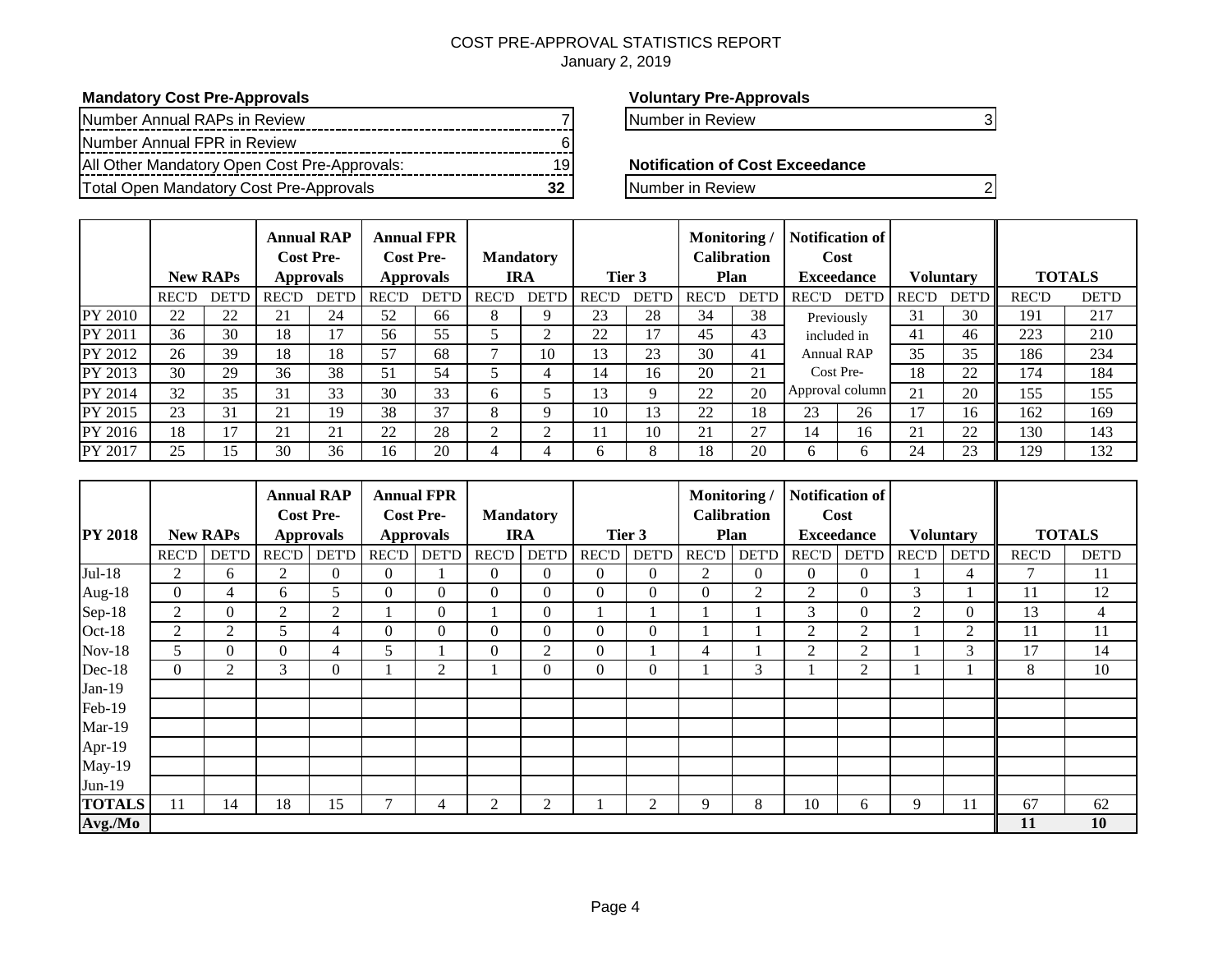**Facility Certificate Listing**

**Program Year 2016**

**COC Eff Date: Yes COC Print Date: Yes** 

#### **Printed from 11/29/18 to 01/07/19**

| <b>Owner/Fac</b>                               |                | UST Cnt Own / Fac Name             | <b>Own / Fac Address</b>                | <b>Eff Date</b> | <b>Print Date</b> | <b>Override Reason</b>          | <b>Denial Status</b> |
|------------------------------------------------|----------------|------------------------------------|-----------------------------------------|-----------------|-------------------|---------------------------------|----------------------|
| 2146-0001                                      | 2              | Bayview Wastewater Treatment Plant | 3900 N. Summit Street, Toledo OH        | 07/01/2016      | 12/28/2018        | Not Required: Post 11-30-09 Pay | N/A                  |
| 2146-0003                                      | $\overline{2}$ | Fire Station 4                     | 3940 Hill Avenue, Toledo OH             | 07/01/2016      | 12/28/2018        | Not Required: Post 11-30-09 Pay | N/A                  |
| 2146-0004                                      | $\overline{2}$ | Fire Station 9                     | 920 South Ave, Toledo OH                | 07/01/2016      | 12/28/2018        | Not Required: Post 11-30-09 Pay | N/A                  |
| 2146-0005                                      | $\overline{2}$ | Fire Station 13                    | 1899 Front St, Toledo OH                | 07/01/2016      | 12/28/2018        | Not Required: Post 11-30-09 Pay | N/A                  |
| 2146-0006                                      | $\overline{2}$ | Fire Station 18                    | 5221 Lewis Ave, Toledo OH               | 07/01/2016      | 12/28/2018        | Not Required: Post 11-30-09 Pay | N/A                  |
| 2146-0011                                      | $\overline{2}$ | Muni Service Station               | Spielbush Southern, Toledo OH           | 07/01/2016      | 12/28/2018        | Not Required: Post 11-30-09 Pay | N/A                  |
| 2146-0023                                      | $\overline{2}$ | Streets Bridges and Harbor         | 301 Byrne Rd, Toledo OH                 | 07/01/2016      | 12/28/2018        | Not Required: Post 11-30-09 Pay | N/A                  |
| 2146-0025                                      | 4              | Streets Bridges and Harbor         | 1189 W Central, Toledo OH               | 07/01/2016      | 12/28/2018        | Not Required: Post 11-30-09 Pay | N/A                  |
| 2146-0027                                      | 2              | Sewer Maintenance                  | 3930 Creekside, Toledo OH               | 07/01/2016      | 12/28/2018        | Not Required: Post 11-30-09 Pay | N/A                  |
| 2146-0028                                      | $\overline{2}$ | <b>Water Distribution</b>          | 401 S Erie, Toledo OH                   | 07/01/2016      | 12/28/2018        | Not Required: Post 11-30-09 Pay | N/A                  |
| 2146-0030                                      |                | <b>Water Low Service</b>           | 1002 Yondota Road, Jerusalem Township ( | 07/01/2016      | 12/28/2018        | Not Required: Post 11-30-09 Pay | N/A                  |
| 2146-0032                                      |                | Windermere Lift Station            | Windermere Boulevard, Toledo OH         | 07/01/2016      | 12/28/2018        | Not Required: Post 11-30-09 Pay | N/A                  |
| 2146-0044                                      | $\overline{1}$ | New Fire Station 24                | 5023 Summitt Street, Toledo OH          | 07/01/2016      | 12/28/2018        | Not Required: Post 11-30-09 Pay | N/A                  |
| 2146-0046                                      | $\overline{2}$ | Glass City Municipal Marina        | 1701 Front Street, Toledo OH            | 07/01/2016      | 12/28/2018        | Not Required: Post 11-30-09 Pay | N/A                  |
| 22640-0001                                     |                | Fair Avenue Complex                | 115 S. Fair Avenue, Ottawa OH           | 07/01/2016      | 12/28/2018        | Not Required: Post 11-30-09 Pay | N/A                  |
| 22965-0001                                     | 3              | Bari, Inc.                         | 6459 Bellefontaine Road, Lima OH        | 07/01/2016      | 12/28/2018        | Not Required: Post 11-30-09 Pay | N/A                  |
| <b>Total Owners</b><br><b>Total Facilities</b> | 3<br>16        |                                    |                                         |                 |                   |                                 |                      |

**16**

**31**

**Total Determinations**

**Total USTs**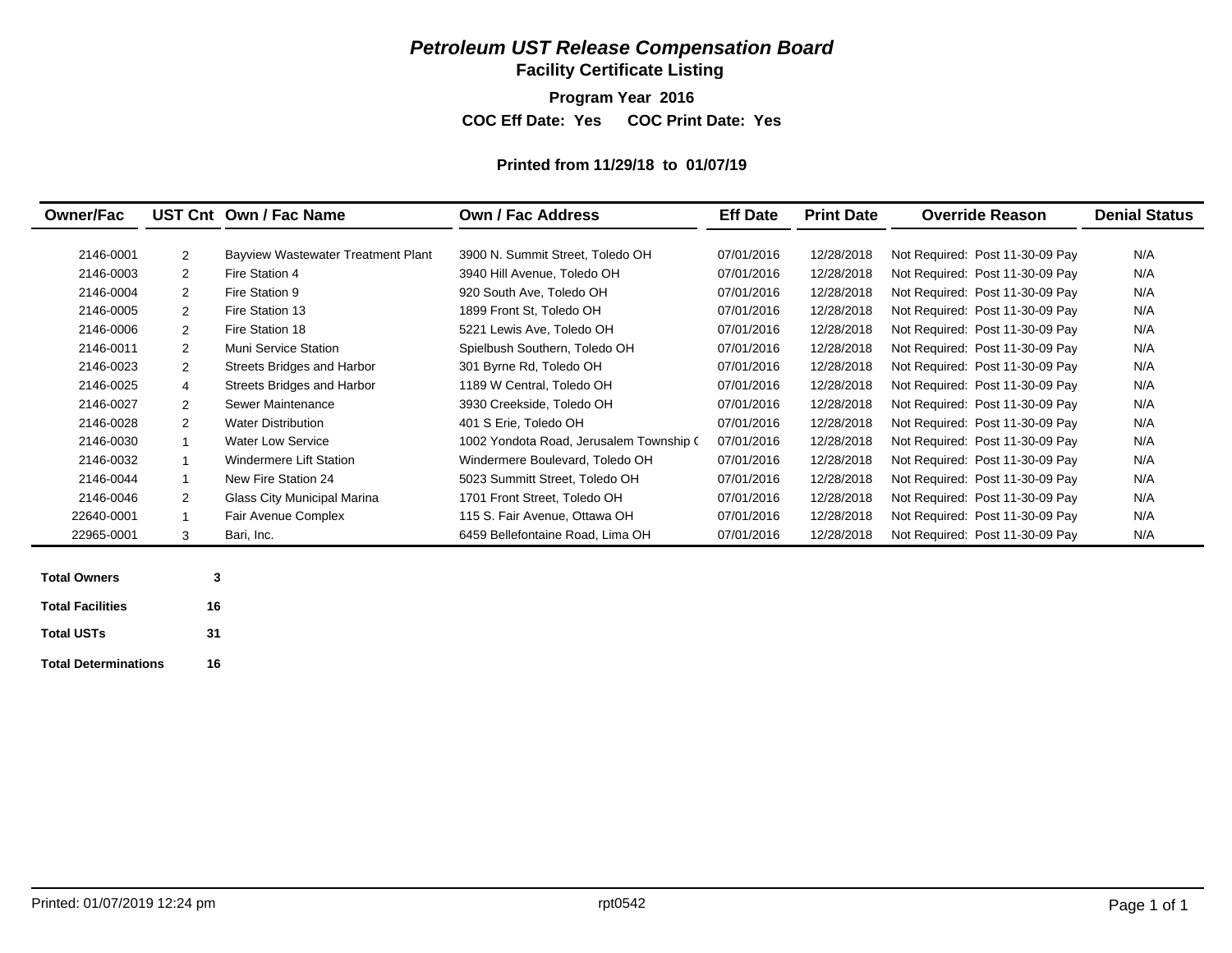**Facility Certificate Listing**

### **Program Year 2016 COC Eff Date: No COC Print Date: No Denial Status: DETERMINATION**

#### **Date of Determination from 11/29/18 to 1/8/19**

| <b>Owner/Fac</b>        |   | UST Cnt Own / Fac Name       | Own / Fac Address                          | <b>Eff Date</b> | <b>Print Date</b> | <b>Override Reason</b> | <b>Denial Status</b> |
|-------------------------|---|------------------------------|--------------------------------------------|-----------------|-------------------|------------------------|----------------------|
| 21313-0002              | 4 | Prime #2                     | 14235 Madison Avenue, Cleveland OH         |                 |                   | N/A                    | Determination        |
| 21313-0014              | 3 | Prime #14                    | 1200 Brittain Road, Akron OH               |                 |                   | N/A                    | Determination        |
| 22240-0001              |   | <b>Waleed Tayeh Property</b> | 237 Lake Avenue, Elyria OH                 |                 |                   | N/A                    | Determination        |
| 22282-0009              | 4 | Keowee Fuel Mason            | 613 Reading Rd, Mason OH                   |                 |                   | N/A                    | Determination        |
| 22356-0001              |   | Miles Group, LLC             | 17707 Miles Avenue, Warrensville Heights ( |                 |                   | N/A                    | Determination        |
|                         |   |                              |                                            |                 |                   |                        |                      |
| <b>Total Owners</b>     |   |                              |                                            |                 |                   |                        |                      |
| <b>Total Facilities</b> |   |                              |                                            |                 |                   |                        |                      |

**Total USTs15**

**Total Determinations**

**5**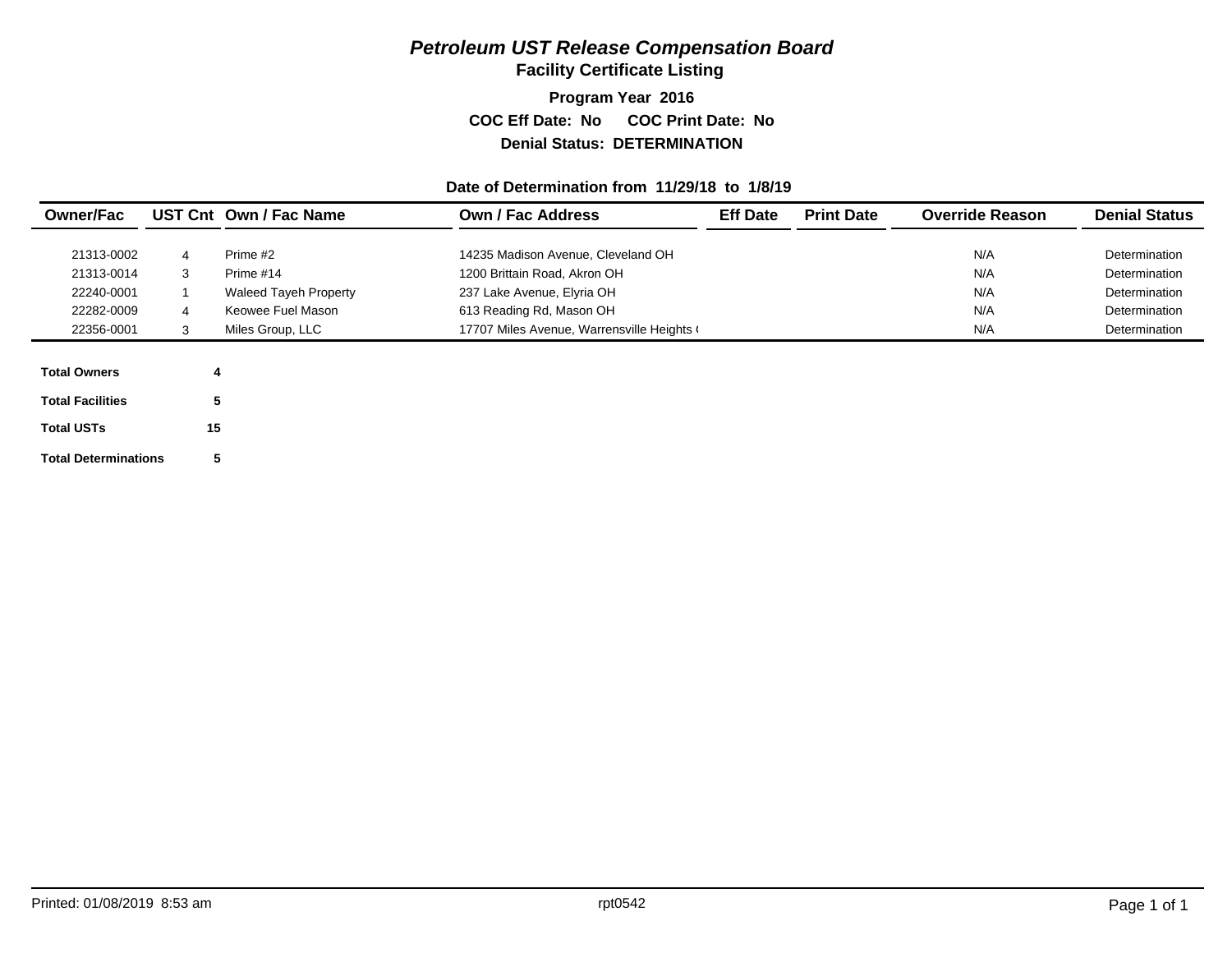**Facility Certificate Listing**

**Program Year 2017**

**COC Eff Date: Yes COC Print Date: Yes** 

#### **Printed from 11/29/18 to 01/07/19**

| <b>Owner/Fac</b>    |              | UST Cnt Own / Fac Name             | Own / Fac Address                       | <b>Eff Date</b> | <b>Print Date</b> | <b>Override Reason</b>          | <b>Denial Status</b> |
|---------------------|--------------|------------------------------------|-----------------------------------------|-----------------|-------------------|---------------------------------|----------------------|
| 2146-0001           | 2            | Bayview Wastewater Treatment Plant | 3900 N. Summit Street. Toledo OH        | 07/01/2017      | 12/28/2018        | Not Required: Post 11-30-09 Pay | N/A                  |
| 2146-0003           | 2            | Fire Station 4                     | 3940 Hill Avenue, Toledo OH             | 07/01/2017      | 12/28/2018        | Not Required: Post 11-30-09 Pay | N/A                  |
| 2146-0004           | 2            | Fire Station 9                     | 920 South Ave, Toledo OH                | 07/01/2017      | 12/28/2018        | Not Required: Post 11-30-09 Pay | N/A                  |
| 2146-0005           | 2            | Fire Station 13                    | 1899 Front St, Toledo OH                | 07/01/2017      | 12/28/2018        | Not Required: Post 11-30-09 Pay | N/A                  |
| 2146-0006           | 2            | Fire Station 18                    | 5221 Lewis Ave. Toledo OH               | 07/01/2017      | 12/28/2018        | Not Required: Post 11-30-09 Pay | N/A                  |
| 2146-0011           | 2            | <b>Muni Service Station</b>        | Spielbush Southern, Toledo OH           | 07/01/2017      | 12/28/2018        | Not Required: Post 11-30-09 Pay | N/A                  |
| 2146-0023           | 2            | Streets Bridges and Harbor         | 301 Byrne Rd, Toledo OH                 | 07/01/2017      | 12/28/2018        | Not Required: Post 11-30-09 Pay | N/A                  |
| 2146-0025           | 4            | Streets Bridges and Harbor         | 1189 W Central, Toledo OH               | 07/01/2017      | 12/28/2018        | Not Required: Post 11-30-09 Pay | N/A                  |
| 2146-0027           | 2            | Sewer Maintenance                  | 3930 Creekside, Toledo OH               | 07/01/2017      | 12/28/2018        | Not Required: Post 11-30-09 Pay | N/A                  |
| 2146-0028           | 2            | <b>Water Distribution</b>          | 401 S Erie, Toledo OH                   | 07/01/2017      | 12/28/2018        | Not Required: Post 11-30-09 Pay | N/A                  |
| 2146-0030           | $\mathbf{1}$ | <b>Water Low Service</b>           | 1002 Yondota Road, Jerusalem Township ( | 07/01/2017      | 12/28/2018        | Not Required: Post 11-30-09 Pay | N/A                  |
| 2146-0032           | $\mathbf 1$  | Windermere Lift Station            | Windermere Boulevard, Toledo OH         | 07/01/2017      | 12/28/2018        | Not Required: Post 11-30-09 Pay | N/A                  |
| 2146-0044           | $\mathbf{1}$ | New Fire Station 24                | 5023 Summitt Street, Toledo OH          | 07/01/2017      | 12/28/2018        | Not Required: Post 11-30-09 Pay | N/A                  |
| 2146-0046           | 2            | Glass City Municipal Marina        | 1701 Front Street, Toledo OH            | 07/01/2017      | 12/28/2018        | Not Required: Post 11-30-09 Pay | N/A                  |
| 22640-0001          | $\mathbf{1}$ | Fair Avenue Complex                | 115 S. Fair Avenue, Ottawa OH           | 07/01/2017      | 12/28/2018        | Not Required: Post 11-30-09 Pay | N/A                  |
| 22965-0001          | 3            | Bari, Inc.                         | 6459 Bellefontaine Road, Lima OH        | 07/01/2017      | 12/28/2018        | Not Required: Post 11-30-09 Pay | N/A                  |
| 24212-0001          | 4            | Stoutsville Mini Mart              | 11387 Main Street, Stoutsville OH       | 07/03/2017      | 12/28/2018        | PD Response Accepted            | Accepted             |
| 24303-0001          | 5            | <b>Strebers Market</b>             | 299 North South Street, New Vienna OH   | 07/01/2017      | 12/28/2018        | Not Required: Post 11-30-09 Pay | N/A                  |
|                     |              |                                    |                                         |                 |                   |                                 |                      |
| <b>Total Owners</b> | 5            |                                    |                                         |                 |                   |                                 |                      |

| <b>Total Facilities</b>     | 18 |
|-----------------------------|----|
| <b>Total USTs</b>           | 40 |
| <b>Total Determinations</b> | 17 |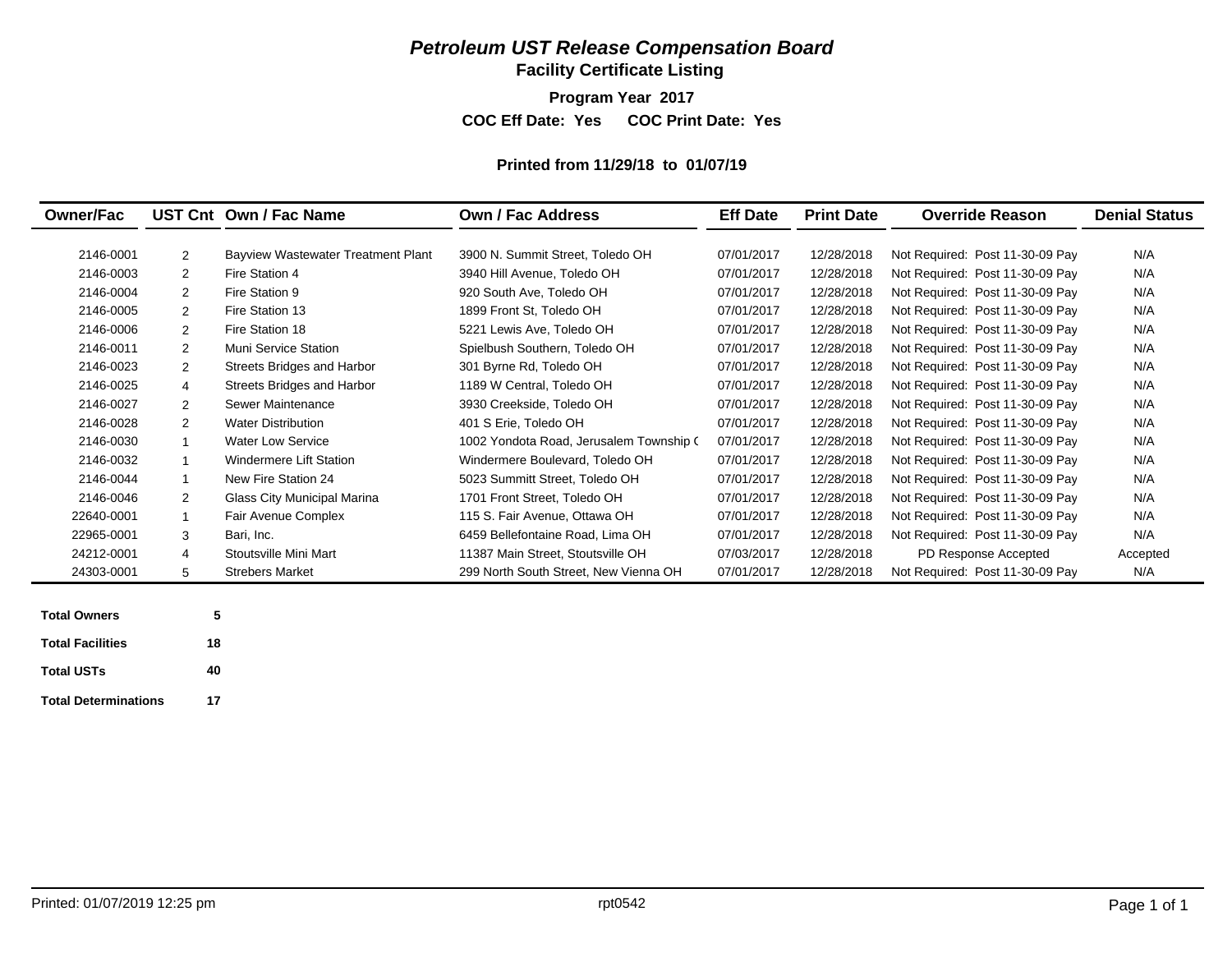**Facility Certificate Listing**

#### **Program Year 2017 COC Eff Date: No COC Print Date: No Denial Status: DETERMINATION**

#### **Date of Determination from 11/29/18 to 1/8/19**

| N/A<br><b>Greenfield Exempted School</b><br>200 N. 5th Street, Greenfield OH<br>4583-0001 | Determination |
|-------------------------------------------------------------------------------------------|---------------|
| N/A<br>14235 Madison Avenue, Cleveland OH<br>21313-0002<br>Prime #2<br>4                  | Determination |
| N/A<br>1200 Brittain Road, Akron OH<br>21313-0014<br>3<br>Prime #14                       | Determination |
| N/A<br>22240-0001<br><b>Waleed Tayeh Property</b><br>237 Lake Avenue, Elyria OH           | Determination |
| N/A<br>613 Reading Rd, Mason OH<br>22282-0009<br>Keowee Fuel Mason<br>4                   | Determination |
| N/A<br>22282-0010<br>1155 S. Erie Highway, Hamilton OH<br>2<br>Omesh Properties, LLC      | Determination |
| N/A<br>22356-0001<br>Miles Group, LLC<br>17707 Miles Avenue, Warrensville Heights (<br>3  | Determination |
|                                                                                           |               |
| 5<br><b>Total Owners</b>                                                                  |               |
| <b>Total Facilities</b>                                                                   |               |
| 18<br><b>Total USTs</b>                                                                   |               |

**Total Determinations**

**7**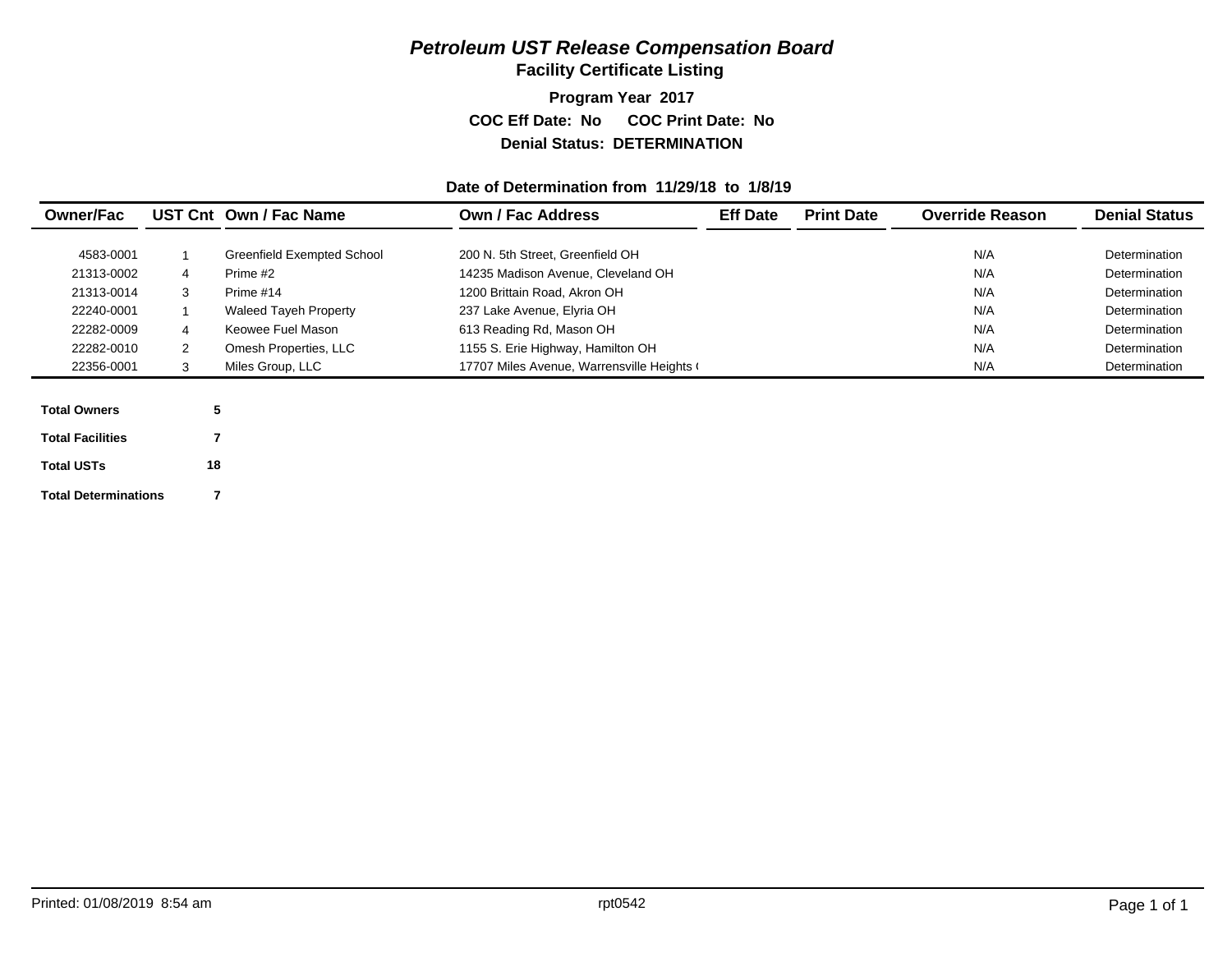**Facility Certificate Listing**

**Program Year 2018 COC Eff Date: Yes COC Print Date: Yes** 

#### **Printed from 11/29/18 to 01/07/19**

| <b>Owner/Fac</b> |                | UST Cnt Own / Fac Name               | <b>Own / Fac Address</b>                  | <b>Eff Date</b> | <b>Print Date</b> | <b>Override Reason</b>          | <b>Denial Status</b> |
|------------------|----------------|--------------------------------------|-------------------------------------------|-----------------|-------------------|---------------------------------|----------------------|
|                  |                |                                      |                                           |                 |                   |                                 |                      |
| 862-0093         | 3              | Olmsted Friendship 88                | 27133 Bagley Road, Olmsted OH             | 12/11/2018      | 12/28/2018        | Not Required: Post 11-30-09 Pay | N/A                  |
| 1093-0001        | $\overline{1}$ | Bluford Jackon & Son Inc             | 910 U S 50, Milford OH                    | 07/01/2018      | 12/28/2018        | PD Response Accepted            | Accepted             |
| 1101-0001        | $\overline{c}$ | Boardman Schools Bus Garage          | 201 McClurg Road, Youngstown OH           | 07/01/2018      | 12/10/2018        | PD Response Accepted            | Accepted             |
| 2085-0001        | 2              | Newark Service Complex               | 1195 E. Main Street, Newark OH            | 07/01/2018      | 12/10/2018        | PD Response Accepted            | Accepted             |
| 2085-0003        | $\overline{1}$ | Newark Waste Water Treatment         | 1003 East Main Street, Newark OH          | 07/01/2018      | 12/10/2018        | PD Response Accepted            | Accepted             |
| 2435-0002        | $\overline{1}$ | <b>Conneaut Port Authority</b>       | 1203 Broad Street, Conneaut OH            | 08/30/2018      | 12/10/2018        | Not Required: Post 11-30-09 Pay | N/A                  |
| 3774-0001        | $\mathbf{1}$   | Ferris Chevrolet, Inc.               | 634 Wabash Avenue NW, New Philadelp       | 08/31/2018      | 01/07/2019        | PD Response Accepted            | Accepted             |
| 4020-0001        | $\mathbf{1}$   | Franklin Blvd Nursing Home           | 3600 Franklin Blvd, Cleveland OH          | 07/01/2018      | 12/10/2018        | PD Response Accepted            | Accepted             |
| 4469-0011        | 4              | Go-Mart Store #133                   | 25381 Clear Creek Road, Rockbridge OH     | 12/20/2018      | 12/28/2018        | Not Required: Post 11-30-09 Pay | N/A                  |
| 5268-0001        | $\overline{2}$ | Independence Board of Education      | 7733 Stone Road, Independence OH          | 07/01/2018      | 12/28/2018        | PD Response Accepted            | Accepted             |
| 7210-0004        | $\mathbf{1}$   | Miami Valley Hospital - North Campus | 9000 North Main Street, Dayton OH         | 08/24/2018      | 12/10/2018        | Not Required: Post 11-30-09 Pay | N/A                  |
| 7819-0002        | $\overline{2}$ | <b>Safety Services Building</b>      | 5181 Northwest Parkway, Hilliard OH       | 12/17/2018      | 12/28/2018        | Not Required: Post 11-30-09 Pay | N/A                  |
| 8242-0001        | $\overline{1}$ | Peoples Cartage Inc                  | 8045 Navarre Road SW, Massillon OH        | 07/01/2018      | 01/07/2019        | PD Response Accepted            | Accepted             |
| 8377-0001        | 8              | Pilot Travel Center #281             | 2786 Salt Springs Road, Girard OH         | 07/01/2018      | 12/10/2018        | Not Required: Post 11-30-09 Pay | N/A                  |
| 8377-0001        | $\overline{1}$ | Pilot Travel Center #281             | 2786 Salt Springs Road, Girard OH         | 09/05/2018      | 12/10/2018        | Not Required: Post 11-30-09 Pay | N/A                  |
| 8377-0002        | 8              | Pilot Travel Center #285             | 10258 Lancaster Road S.W., Hebron OH      | 07/01/2018      | 12/10/2018        | Not Required: Post 11-30-09 Pay | N/A                  |
| 8377-0003        | 8              | Pilot Travel Center #286             | 6141 US Route 127 N., Eaton OH            | 07/01/2018      | 12/10/2018        | Not Required: Post 11-30-09 Pay | N/A                  |
| 8377-0004        | $\overline{7}$ | Pilot Travel Center #360             | 11471 State Route 613 W, Van Buren OH     | 07/01/2018      | 12/10/2018        | Not Required: Post 11-30-09 Pay | N/A                  |
| 8377-0005        | 6              | Pilot Travel Center #287             | 10048 Avon Lake Road, Burbank OH          | 07/01/2018      | 12/10/2018        | Not Required: Post 11-30-09 Pay | N/A                  |
| 8377-0006        | 5              | Pilot Travel Center #213             | 3600 Interchange Road, Columbus OH        | 07/01/2018      | 12/10/2018        | Not Required: Post 11-30-09 Pay | N/A                  |
| 8377-0007        | 6              | Pilot Travel Center #309             | 44133 Fairground Road, Caldwell OH        | 07/01/2018      | 12/10/2018        | Not Required: Post 11-30-09 Pay | N/A                  |
| 8377-0008        | 6              | Pilot Travel Center #014             | 7680 E. State Route 36, Sunbury OH        | 07/01/2018      | 12/10/2018        | Not Required: Post 11-30-09 Pay | N/A                  |
| 8377-0009        | 8              | Pilot Travel Center #002             | 2246 State Route 45, Austinburg OH        | 07/01/2018      | 12/10/2018        | Not Required: Post 11-30-09 Pay | N/A                  |
| 8377-0010        | $\overline{7}$ | Pilot Travel Center #003             | 1150 N. Canfield-Niles Road, Austintown O | 07/01/2018      | 12/10/2018        | Not Required: Post 11-30-09 Pay | N/A                  |
| 8377-0010        | $\overline{1}$ | Pilot Travel Center #003             | 1150 N. Canfield-Niles Road. Austintown O | 07/18/2018      | 12/10/2018        | Not Required: Post 11-30-09 Pay | N/A                  |
| 8377-0011        | 5              | Pilot Travel Center #004             | 39115 Colorado Road, Avon OH              | 07/01/2018      | 12/10/2018        | Not Required: Post 11-30-09 Pay | N/A                  |
| 8377-0013        | 4              | Pilot Travel Center #006             | 61700 Southgate Road, Cambridge OH        | 07/01/2018      | 12/10/2018        | Not Required: Post 11-30-09 Pay | N/A                  |
| 8377-0015        | 6              | Pilot Travel Center #008             | 25600 U.S. Route 23, Circleville OH       | 07/01/2018      | 12/10/2018        | Not Required: Post 11-30-09 Pay | N/A                  |
| 8377-0016        | 10             | Pilot Travel Center #009             | 6830 Franklin Lebanon Road, Franklin OH   | 07/01/2018      | 12/10/2018        | Not Required: Post 11-30-09 Pay | N/A                  |
| 8377-0016        | $\mathbf{1}$   | Pilot Travel Center #009             | 6830 Franklin Lebanon Road, Franklin OH   | 07/01/2018      | 12/10/2018        | Not Required: Post 11-30-09 Pay | N/A                  |
| 8377-0018        | 6              | Pilot Travel Center #011             | 10920 Market Street, North Lima OH        | 07/01/2018      | 12/10/2018        | Not Required: Post 11-30-09 Pay | N/A                  |
| 8377-0019        | $\overline{7}$ | Pilot Travel Center #012             | 3430 Libbey Road, Perrysburg OH           | 07/01/2018      | 12/10/2018        | Not Required: Post 11-30-09 Pay | N/A                  |
| 8377-0020        | 9              | Pilot Travel Center #013             | 8924 Lake Road, Seville OH                | 07/01/2018      | 12/10/2018        | Not Required: Post 11-30-09 Pay | N/A                  |
| 8377-0021        | 10             | Pilot Travel Center #015             | 5820 Hagman Road, Toledo OH               | 07/01/2018      | 12/10/2018        | Not Required: Post 11-30-09 Pay | N/A                  |
|                  |                |                                      |                                           |                 |                   |                                 |                      |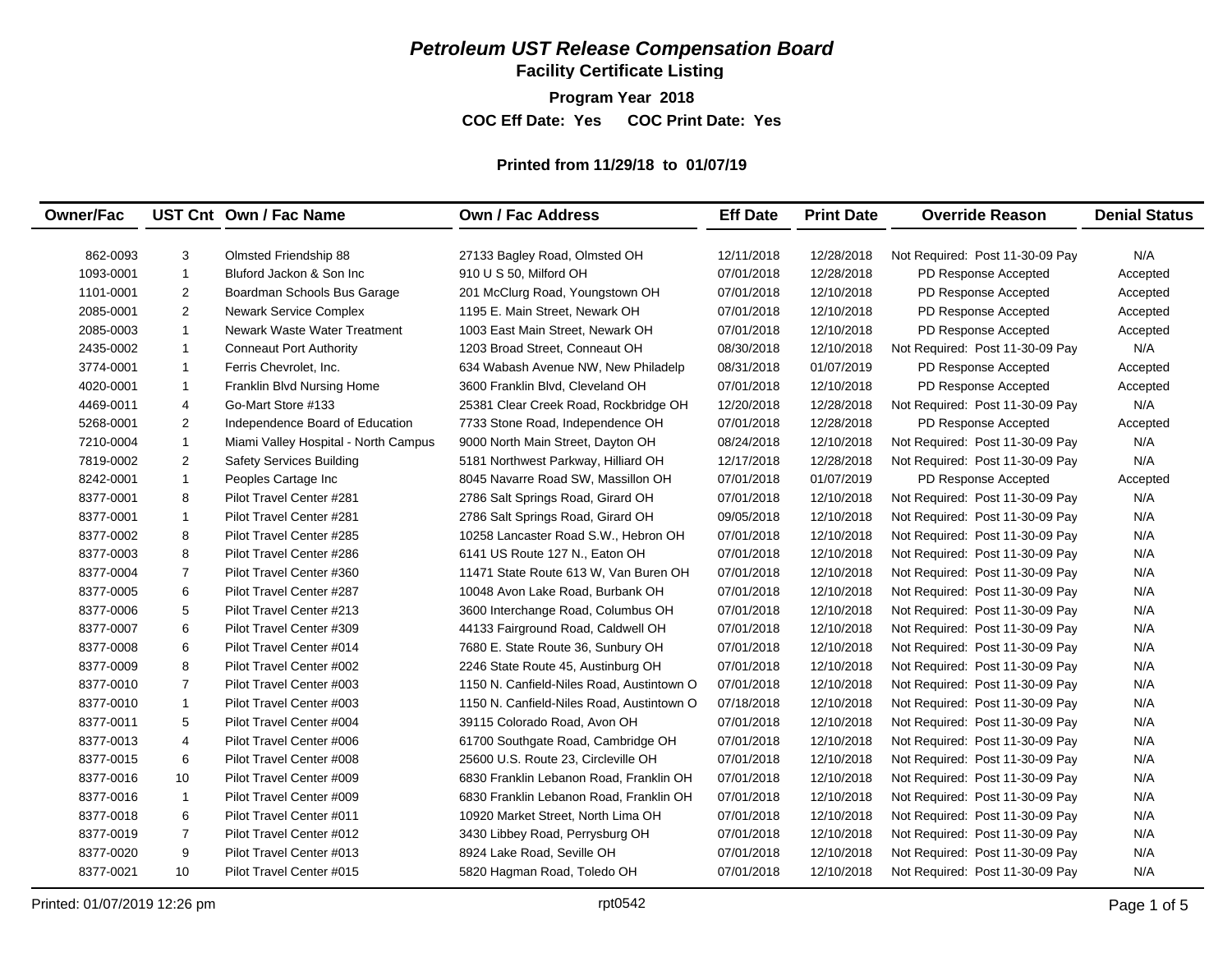| Owner/Fac  |                | UST Cnt Own / Fac Name                  | <b>Own / Fac Address</b>                    | <b>Eff Date</b> | <b>Print Date</b> | <b>Override Reason</b>          | <b>Denial Status</b> |
|------------|----------------|-----------------------------------------|---------------------------------------------|-----------------|-------------------|---------------------------------|----------------------|
| 8377-0022  | 6              | Pilot Travel Center #454                | 1365 State Route 42 N.E., London OH         | 07/01/2018      | 12/10/2018        | Not Required: Post 11-30-09 Pay | N/A                  |
| 8377-0023  | 8              | Pilot Travel Center #457                | 427 E. Main Street, Beaverdam OH            | 07/01/2018      | 12/10/2018        | Not Required: Post 11-30-09 Pay | N/A                  |
| 8377-0025  | 9              | Pilot Travel Center #455                | 488 State Route 61, Marengo OH              | 07/01/2018      | 12/10/2018        | Not Required: Post 11-30-09 Pay | N/A                  |
| 8377-0026  | $\overline{7}$ | Pilot Travel Center #016                | 5572 N. US Route 68, Wilmington OH          | 07/01/2018      | 12/10/2018        | Not Required: Post 11-30-09 Pay | N/A                  |
| 8377-0027  | 5              | Pilot Travel Center #130                | 5219 Brecksville Road, Richfield OH         | 07/01/2018      | 12/10/2018        | Not Required: Post 11-30-09 Pay | N/A                  |
| 8377-0028  | 6              | Pilot Travel Center #239                | 1600 E. Wyandot Avenue, Upper Sandusk       | 07/01/2018      | 12/10/2018        | Not Required: Post 11-30-09 Pay | N/A                  |
| 8377-0029  | 4              | Pilot Travel Center #303                | 905 American Road, Napoleon OH              | 07/01/2018      | 12/10/2018        | Not Required: Post 11-30-09 Pay | N/A                  |
| 8377-0030  | 8              | Pilot Flying J #700                     | 26415 Warns Road, Perrysburg OH             | 07/01/2018      | 12/10/2018        | Not Required: Post 11-30-09 Pay | N/A                  |
| 8377-0031  | 6              | Pilot Flying J #696                     | 7735 E. State Route 37, Sunbury OH          | 07/01/2018      | 12/10/2018        | Not Required: Post 11-30-09 Pay | N/A                  |
| 8377-0032  | $\overline{7}$ | Pilot Flying J #695                     | 420 E. Main Street, Beaverdam OH            | 07/01/2018      | 12/10/2018        | Not Required: Post 11-30-09 Pay | N/A                  |
| 8377-0033  | 5              | Pilot Flying J #699                     | 10480 Baltimore Road N.E., Millersport OH   | 07/01/2018      | 12/10/2018        | Not Required: Post 11-30-09 Pay | N/A                  |
| 8377-0034  | 5              | Pilot Flying J #694                     | 2349 Center Road, Austinburg OH             | 07/01/2018      | 12/10/2018        | Not Required: Post 11-30-09 Pay | N/A                  |
| 8377-0034  | $\mathbf{1}$   | Pilot Flying J #694                     | 2349 Center Road, Austinburg OH             | 11/21/2018      | 12/10/2018        | Not Required: Post 11-30-09 Pay | N/A                  |
| 8377-0035  | 6              | Pilot Travel Center #698                | 9935 State Route 41, Jeffersonville OH      | 07/01/2018      | 12/10/2018        | Not Required: Post 11-30-09 Pay | N/A                  |
| 8377-0036  | 6              | Pilot Flying J #697                     | 2226 N. Main Street, Hubbard OH             | 07/01/2018      | 12/10/2018        | Not Required: Post 11-30-09 Pay | N/A                  |
| 8377-0038  | 5              | Pilot Travel Center #469                | 2320 Faircrest SW, Canton OH                | 07/01/2018      | 12/10/2018        | Not Required: Post 11-30-09 Pay | N/A                  |
| 8377-0039  | 6              | Pilot Travel Center #597                | 1111-A East Main Street, Chillicothe OH     | 07/01/2018      | 12/10/2018        | Not Required: Post 11-30-09 Pay | N/A                  |
| 8377-0040  | 5              | Flying J Travel Plaza #097              | 175 Northwoods Boulevard, I-75 (Exit 64), \ | 07/01/2018      | 12/10/2018        | Not Required: Post 11-30-09 Pay | N/A                  |
| 8377-0041  | 5              | Pilot Travel Center #449                | 66377 Belmont-Morristown Road, Belmont      | 07/01/2018      | 12/10/2018        | Not Required: Post 11-30-09 Pay | N/A                  |
| 8377-0042  | 5              | Pilot Travel Center #552                | 3150 State Route 350, Lebanon OH            | 07/01/2018      | 12/10/2018        | Not Required: Post 11-30-09 Pay | N/A                  |
| 8377-0043  | 5              | Mr. Fuel #7                             | 2840 Salt Springs Road, Girard OH           | 07/01/2018      | 12/10/2018        | Not Required: Post 11-30-09 Pay | N/A                  |
| 8377-0045  | 4              | Pilot Express #1032                     | 435 South 3rd Street, Steubenville OH       | 07/01/2018      | 12/10/2018        | Not Required: Post 11-30-09 Pay | N/A                  |
| 9224-0001  | $\mathbf{1}$   | Ross County Court House                 | 2 N. Paint Street, Chillicothe OH           | 07/01/2018      | 12/28/2018        | PD Response Accepted            | Accepted             |
| 9224-0003  | $\overline{2}$ | <b>Ross County Airport</b>              | 1296 Stone Road, Chillicothe OH             | 07/01/2018      | 12/28/2018        | PD Response Accepted            | Accepted             |
| 9224-0004  | 4              | Ross County Engineer                    | 755 Fairgrounds Road, Chillicothe OH        | 07/01/2018      | 12/28/2018        | PD Response Accepted            | Accepted             |
| 9452-0001  | $\mathbf{1}$   | Mariner Village Yacht Club Inc          | 609 Mariner Village, Huron OH               | 07/01/2018      | 12/10/2018        | PD Response Accepted            | Accepted             |
| 9803-0001  | 3              | Solon Bus Facility                      | 33600 Inwood Drive, Solon OH                | 12/18/2018      | 12/28/2018        | PD Response Accepted            | Accepted             |
| 10515-0001 | $\overline{2}$ | The Shelly Co                           | 143 E. Columbus Street, Thornville OH       | 07/01/2018      | 12/28/2018        | Not Required: Post 11-30-09 Pay | N/A                  |
| 10515-0003 | $\overline{2}$ | The Shelly Company                      | 1749 Highland Road, Twinsburg OH            | 07/01/2018      | 12/28/2018        | Not Required: Post 11-30-09 Pay | N/A                  |
| 10515-0004 | 3              | Allied Corporation Plant #76            | 404 Literary Avenue, Cleveland OH           | 07/01/2018      | 12/28/2018        | Not Required: Post 11-30-09 Pay | N/A                  |
| 10515-0009 | $\overline{2}$ | Shelly Materials Inc                    | 600 N. Sugar Street, Lima OH                | 07/01/2018      | 12/28/2018        | Not Required: Post 11-30-09 Pay | N/A                  |
| 10515-0010 | 2              | Shelly Materials Inc                    | 1558 County Route 105, Belle Center OH      | 07/01/2018      | 12/28/2018        | Not Required: Post 11-30-09 Pay | N/A                  |
| 10580-0001 | $\mathbf{1}$   | Thomas E Keller Trucking Co             | 24862 Elliot Rd, Defiance OH                | 07/01/2018      | 12/10/2018        | PD Response Accepted            | Accepted             |
| 11385-0001 | $\overline{2}$ | Warrensville Heights Bus Garage         | 4285 Warrensville Center Road, Warrensvi    | 09/24/2018      | 01/07/2019        | PD Response Accepted            | Accepted             |
| 13027-0001 | $\mathbf{1}$   | <b>Brubakers Ashland</b>                | 53261 Steinersville Road, Powhatan Point (  | 07/01/2018      | 01/07/2019        | PD Response Accepted            | Accepted             |
| 13383-0001 | 2              | Adena Regional Medical Center           | 272 Hospital Road, Chillicothe OH           | 07/01/2018      | 12/10/2018        | Not Required: Post 11-30-09 Pay | N/A                  |
| 14218-0036 | 3              | United Dairy Farmers 036                | 9167 Winton Road, Cincinnati OH             | 12/26/2018      | 12/28/2018        | Not Required: Post 11-30-09 Pay | N/A                  |
| 15359-0001 | 4              | Continental Express Inc                 | 10450 St Rt 47, Sidney OH                   | 07/01/2018      | 12/10/2018        | Not Required: Post 11-30-09 Pay | N/A                  |
| 15612-0001 | 3              | West 14th and Clark Corporation         | 1303 Clark Avenue, Cleveland OH             | 07/01/2018      | 12/28/2018        | PD Response Accepted            | Accepted             |
| 15667-0001 | 2              | Acheson's Resort                        | 9050 Acheson Resort Drive, Lakeview OH      | 07/01/2018      | 01/07/2019        | PD Response Accepted            | Accepted             |
| 16497-0001 | 1              | <b>Childrens Hospital</b>               | 700 Childrens Drive, Columbus OH            | 07/01/2018      | 01/07/2019        | PD Response Accepted            | Accepted             |
| 16497-0003 | 4              | Children's Hospital Mechanical Building | 757 Mooberry Street, Columbus OH            | 07/01/2018      | 01/07/2019        | PD Response Accepted            | Accepted             |
| 16500-0033 | 3              | Wal-Mart Store #3335                    | 35901 Chester Road, Avon OH                 | 12/13/2018      | 12/28/2018        | Not Required: Post 11-30-09 Pay | N/A                  |

 $\overline{\phantom{0}}$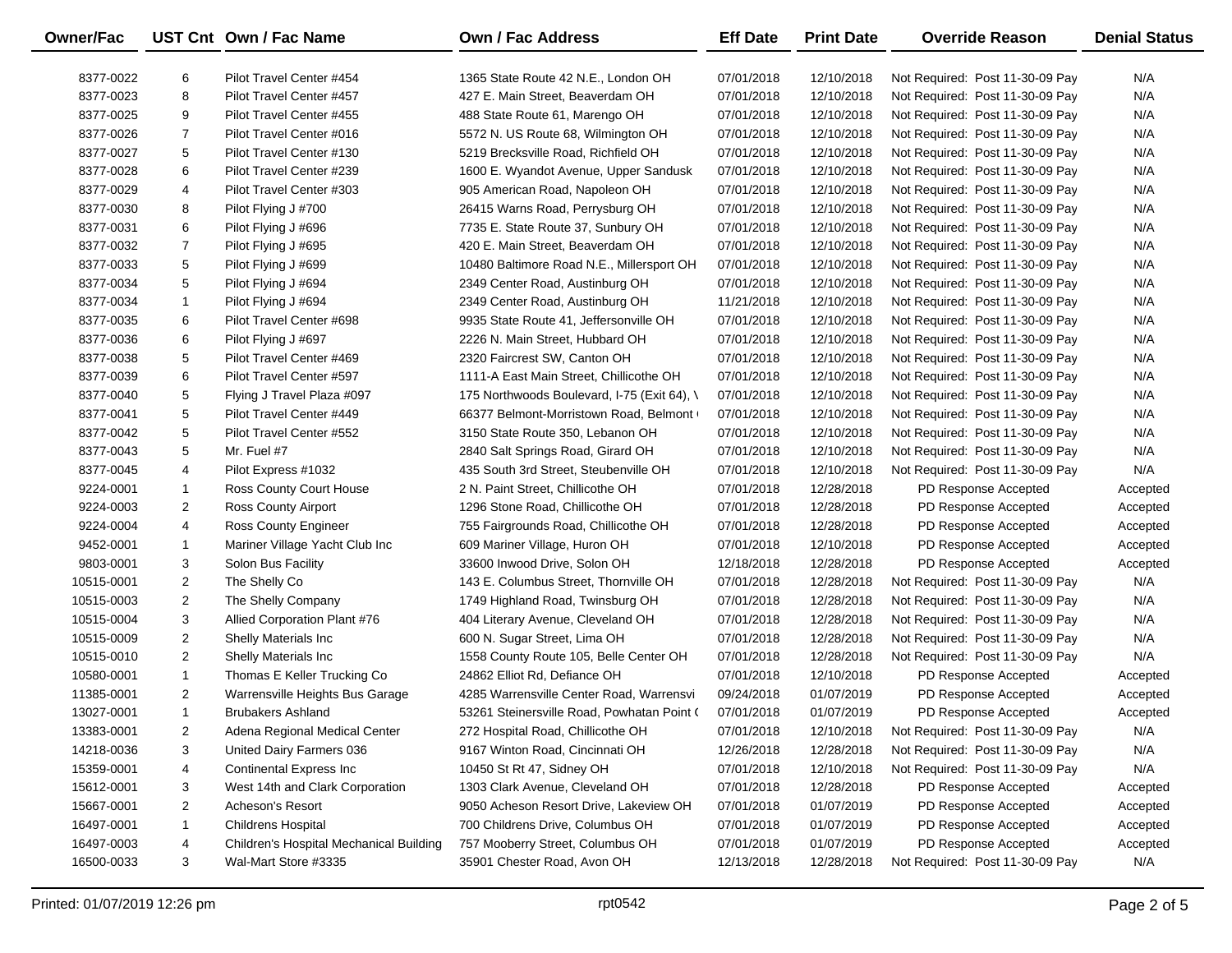| Owner/Fac  |                | UST Cnt Own / Fac Name                                                 | <b>Own / Fac Address</b>                   | <b>Eff Date</b> | <b>Print Date</b> | <b>Override Reason</b>          | <b>Denial Status</b> |
|------------|----------------|------------------------------------------------------------------------|--------------------------------------------|-----------------|-------------------|---------------------------------|----------------------|
| 16970-0001 | 2              | South East Area Transit                                                | 375 Fairbanks Street, Zanesville OH        | 07/01/2018      | 12/28/2018        | PD Response Accepted            | Accepted             |
| 17243-0002 | 1              | TRM Aviation - City of Galion Airport                                  | 8240 State Route 309, Galion OH            | 07/01/2018      | 12/10/2018        | PD Response Accepted            | Accepted             |
| 18076-0001 | 2              | Summit Exxon                                                           | 1866 Summit Street, Columbus OH            | 07/01/2018      | 12/10/2018        | Not Required: Post 11-30-09 Pay | N/A                  |
| 18076-0002 | 3              | LAne Ave Exxon                                                         | 2187 Neil Avenue, Columbus OH              | 07/01/2018      | 12/10/2018        | Not Required: Post 11-30-09 Pay | N/A                  |
| 18076-0008 | 3              | Mill Run Exxon                                                         | 3880 Parkmill Run Drive, Columbus OH       | 07/01/2018      | 12/10/2018        | Not Required: Post 11-30-09 Pay | N/A                  |
| 18076-0012 | 3              | Gilligan Oil                                                           | 1305 Harrisburg Pike, Columbus OH          | 07/01/2018      | 12/10/2018        | Not Required: Post 11-30-09 Pay | N/A                  |
| 18076-0019 | 3              | Gilligan Oil                                                           | 4375 E. Galbraith Road, Deer Park OH       | 07/01/2018      | 12/10/2018        | Not Required: Post 11-30-09 Pay | N/A                  |
| 18076-0021 | 3              | Gilligan Oil                                                           | 11820 Lebanon Road, Sharonville OH         | 07/01/2018      | 12/10/2018        | Not Required: Post 11-30-09 Pay | N/A                  |
| 18076-0022 | 5              | Gilligan Oil                                                           | 4382 Elick Lane, Batavia OH                | 07/01/2018      | 12/10/2018        | Not Required: Post 11-30-09 Pay | N/A                  |
| 18076-0024 | 3              | Gilligan Oil                                                           | 7504 Dixie Highway, Fairfield OH           | 07/01/2018      | 12/10/2018        | Not Required: Post 11-30-09 Pay | N/A                  |
| 18076-0025 | 4              | Gilligan Oil                                                           | 8267 Princeton Glendale Road, West Ches    | 07/01/2018      | 12/10/2018        | Not Required: Post 11-30-09 Pay | N/A                  |
| 18076-0026 | 2              | Gilligan Oil                                                           | 4200 Hamilton Middletown Road, Liberty T   | 07/01/2018      | 12/10/2018        | Not Required: Post 11-30-09 Pay | N/A                  |
| 18076-0030 | 3              | Gilligan Oil                                                           | 2564 Williams Road, Norwood OH             | 07/01/2018      | 12/10/2018        | Not Required: Post 11-30-09 Pay | N/A                  |
| 18076-0032 | 4              | Gilligan Oil                                                           | 11595 Princeton Pike, Springdale OH        | 07/01/2018      | 12/10/2018        | Not Required: Post 11-30-09 Pay | N/A                  |
| 18076-0033 | 3              | Gilligan Oil                                                           | 9188 Plainfield Road, Blue Ash OH          | 07/01/2018      | 12/10/2018        | Not Required: Post 11-30-09 Pay | N/A                  |
| 18076-0034 | 3              | Gilligan Oil                                                           | 205 Calhoun Street, Cincinnati OH          | 07/01/2018      | 12/10/2018        | Not Required: Post 11-30-09 Pay | N/A                  |
| 18076-0035 | 3              | Gilligan Oil                                                           | 9760 Colerain Avenue, Cincinnati OH        | 07/01/2018      | 12/10/2018        | Not Required: Post 11-30-09 Pay | N/A                  |
| 18076-0036 | 2              | Gilligan Oil                                                           | 2700 Madison Road, Cincinnati OH           | 07/01/2018      | 12/10/2018        | Not Required: Post 11-30-09 Pay | N/A                  |
| 18076-0037 | 3              | Gilligan Oil                                                           | 10809 Montgomery Road, Cincinnati OH       | 07/01/2018      | 12/10/2018        | Not Required: Post 11-30-09 Pay | N/A                  |
| 18076-0039 | 3              | Gilligan Oil                                                           | 8051 Montgomery Road, Cincinnati OH        | 07/01/2018      | 12/10/2018        | Not Required: Post 11-30-09 Pay | N/A                  |
| 18076-0042 | 2              | Gilligan Oil                                                           | 9791 Mason Montgomery Road, Mason O        | 07/01/2018      | 12/10/2018        | Not Required: Post 11-30-09 Pay | N/A                  |
| 18076-0043 | 2              | Gilligan Oil                                                           | 2430 Kings Mills Road, Mason OH            | 07/01/2018      | 12/10/2018        | Not Required: Post 11-30-09 Pay | N/A                  |
| 18076-0044 | $\overline{2}$ | Gilligan Oil                                                           | 1280 Hamilton Lebanon Road, Monroe OH      | 07/01/2018      | 12/10/2018        | Not Required: Post 11-30-09 Pay | N/A                  |
| 18076-0045 | 3              | Gilligan Oil                                                           | 6840 Hamilton Avenue, North College Hill C | 07/01/2018      | 12/10/2018        | Not Required: Post 11-30-09 Pay | N/A                  |
| 18076-0047 | 3              | Gilligan Oil                                                           | 653 Ohio Pike, Cincinnati OH               | 07/01/2018      | 12/10/2018        | Not Required: Post 11-30-09 Pay | N/A                  |
| 18076-0048 | 2              | Gilligan Oil                                                           | 7088 Liberty Centre Drive, Liberty Townshi | 07/01/2018      | 12/10/2018        | Not Required: Post 11-30-09 Pay | N/A                  |
| 18076-0049 | 3              | Ridge Shell                                                            | 5301 Ridge Avenue, Cincinnati OH           | 07/01/2018      | 12/10/2018        | Not Required: Post 11-30-09 Pay | N/A                  |
| 18076-0050 | 3              | West 8th Sunoco                                                        | 901 W. 8th Street, Cincinnati OH           | 07/01/2018      | 12/10/2018        | Not Required: Post 11-30-09 Pay | N/A                  |
| 18076-0051 | 3              | <b>Liberty Shell</b>                                                   | 30 E. Liberty Street, Cincinnati OH        | 07/01/2018      | 12/10/2018        | Not Required: Post 11-30-09 Pay | N/A                  |
| 18076-0052 | $\overline{2}$ | <b>Gilbert Shell</b>                                                   | 2967 Gilbert Avenue, Cincinnati OH         | 07/01/2018      | 12/10/2018        | Not Required: Post 11-30-09 Pay | N/A                  |
| 18076-0053 | 4              | Gilligan Oil                                                           | 1326 N. Fairfield Road, Beavercreek OH     | 07/01/2018      | 12/10/2018        | Not Required: Post 11-30-09 Pay | N/A                  |
| 18131-0001 | 2              | <b>Bedford Heights Auto Service</b>                                    | 21860 Libby Road, Bedford Hts OH           | 07/01/2018      | 01/07/2019        | PD Response Accepted            | Accepted             |
| 18540-0039 | 4              | Sheetz #6 Austintown                                                   | 1101 North Canfield Niles Road, Austintow  | 09/25/2018      | 12/28/2018        | Not Required: Post 11-30-09 Pay | N/A                  |
| 19290-0001 | 1              | Chagrin Green LLC/Commerce Park 4 & : 23250 Chagrin Blvd, Beachwood OH |                                            | 11/21/2018      | 12/10/2018        | Not Required: Post 11-30-09 Pay | N/A                  |
| 19422-0001 | $\overline{2}$ | C Plus Market                                                          | 4106 West Pike Rt 40, Zanesville OH        | 07/01/2018      | 12/28/2018        | PD Response Accepted            | Accepted             |
| 19666-0008 | 3              | Colerain IGA                                                           | 72690 Colerain Road, Colerain OH           | 11/29/2018      | 12/10/2018        | Not Required: Post 11-30-09 Pay | N/A                  |
| 19824-0001 | 1              | Henry County Hospital                                                  | 1600 East Riverview Avenue, Napoleon O     | 08/22/2018      | 12/28/2018        | PD Response Accepted            | Accepted             |
| 19902-0003 | 3              | Midtown Shell Food Mart                                                | 5400 Euclid Avenue, Cleveland OH           | 11/07/2018      | 12/10/2018        | Not Required: Post 11-30-09 Pay | N/A                  |
| 19902-0004 | 3              | Lee Harvard Shell Foods                                                | 4060 Lee Road, Cleveland OH                | 11/07/2018      | 12/10/2018        | Not Required: Post 11-30-09 Pay | N/A                  |
| 19902-0005 | 3              | Shell Food Mart                                                        | 9203 Kinsman Road, Cleveland OH            | 11/07/2018      | 12/10/2018        | Not Required: Post 11-30-09 Pay | N/A                  |
| 19991-0001 | $\overline{7}$ | Teledyne Brown Engineering dba Teledy                                  | 1330 Laskey Road, Toledo OH                | 07/01/2018      | 01/07/2019        | Not Required: Post 11-30-09 Pay | N/A                  |
| 19991-0002 | 3              | Maumee Air Associates, Inc.                                            | 11371 W. Airport Service Road, Swanton O   | 07/01/2018      | 01/07/2019        | Not Required: Post 11-30-09 Pay | N/A                  |
| 19991-0003 | $\overline{2}$ | <b>Toledo Express Airport</b>                                          | 11013 Airport Highway, Swanton OH          | 07/01/2018      | 01/07/2019        | Not Required: Post 11-30-09 Pay | N/A                  |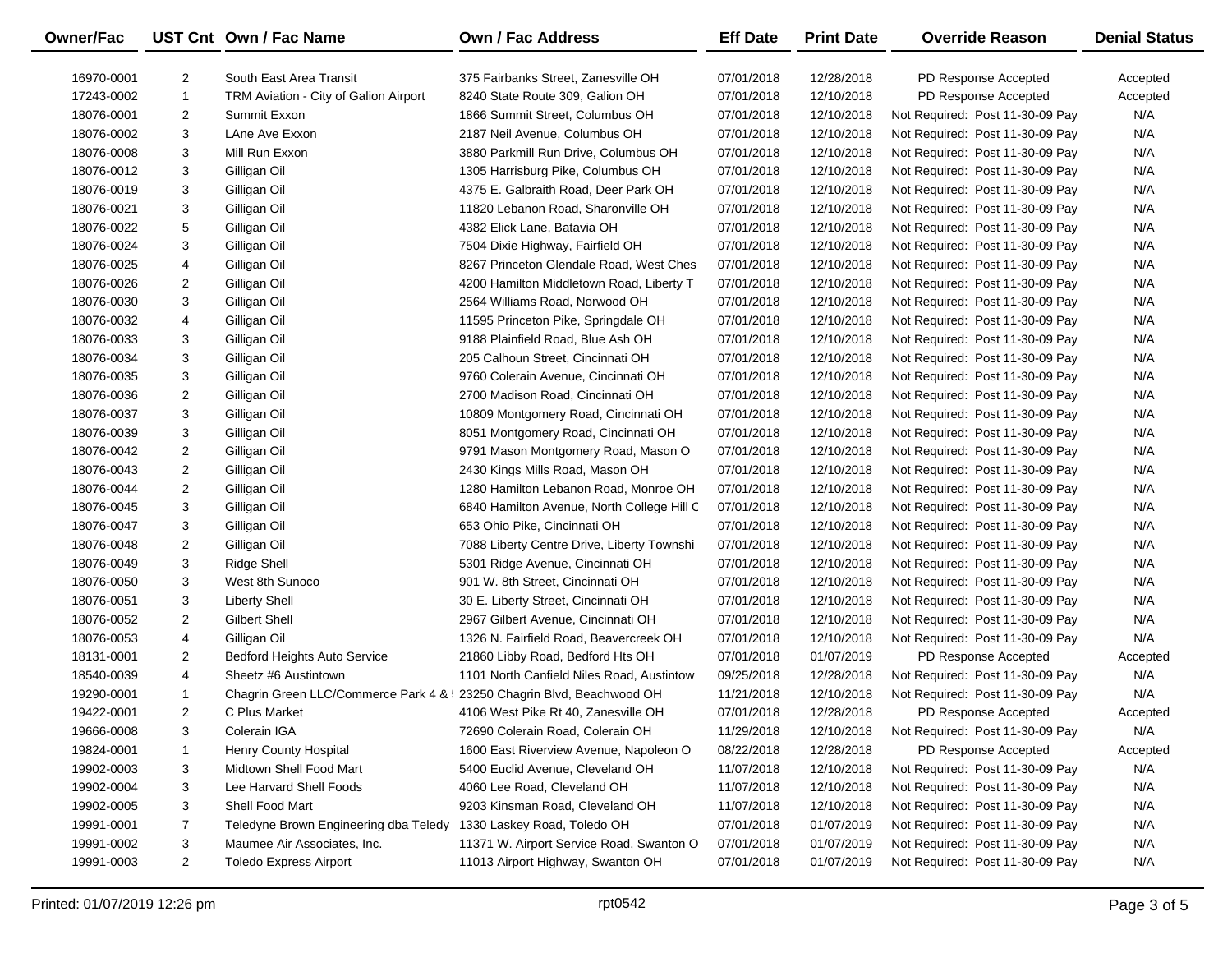| Owner/Fac  |                | UST Cnt Own / Fac Name                    | <b>Own / Fac Address</b>                                                     | <b>Eff Date</b> | <b>Print Date</b> | <b>Override Reason</b>          | <b>Denial Status</b> |
|------------|----------------|-------------------------------------------|------------------------------------------------------------------------------|-----------------|-------------------|---------------------------------|----------------------|
| 19991-0006 | -1             | <b>Toledo-Lucas County Port Authority</b> | 11340 W. Airport Service Road, Swanton O                                     | 07/01/2018      | 01/07/2019        | Not Required: Post 11-30-09 Pay | N/A                  |
| 19991-0007 | $\mathbf{1}$   | Michael V. DiSalle Government Center      | 1 Government Center, Toledo OH                                               | 12/28/2018      | 01/07/2019        | Not Required: Post 11-30-09 Pay | N/A                  |
| 20264-0001 | 3              | Cherry Grove Gas Station                  | 533 Ohio Pike, Cincinnati OH                                                 | 07/01/2018      | 12/10/2018        | PD Response Accepted            | Accepted             |
| 20266-0001 | 4              | Sharp Automotive                          | 310 Second Street, Defiance OH                                               | 07/01/2018      | 12/28/2018        | PD Response Accepted            | Accepted             |
| 20301-0001 | 3              | St Paris Petroleum LLC                    | 1242 St Paris Pike, Springfield OH                                           | 12/17/2018      | 12/28/2018        | PD Response Accepted            | Accepted             |
| 20433-0001 | 5              | Co-Alliance LLP                           | 975 Malinda Street, Zanesville OH                                            | 07/01/2018      | 12/10/2018        | PD Response Accepted            | Accepted             |
| 20494-0001 | $\overline{2}$ | <b>Rite Stop</b>                          | 12115 Euclid Avenue, Cleveland OH                                            | 07/01/2018      | 12/10/2018        | PD Response Accepted            | Accepted             |
| 21028-0001 | 4              | Okeana Quick Stop                         | 6085 Cincinnati Brookville Road, Okeana O                                    | 07/01/2018      | 12/10/2018        | PD Response Accepted            | Accepted             |
| 21086-0002 | 4              | Morinda Petroleum, LLC                    | 1250 W. Breese Road, Lima OH                                                 | 07/01/2018      | 01/07/2019        | Not Required: Post 11-30-09 Pay | N/A                  |
| 21086-0002 | 1              | Morinda Petroleum, LLC                    | 1250 W. Breese Road, Lima OH                                                 | 07/27/2018      | 01/07/2019        | Not Required: Post 11-30-09 Pay | N/A                  |
| 21413-0001 | 2              | Johns Service                             | 201 Mary Ellen Street, South Lebanon OH                                      | 07/01/2018      | 12/28/2018        | PD Response Accepted            | Accepted             |
| 21558-0001 | $\mathbf{1}$   | Trademark Land Company, LLC               | 5377 County Route 626, Millersburg OH                                        | 01/03/2019      | 01/07/2019        | PD Response Accepted            | Accepted             |
| 21658-0001 | 4              | Kahlon, Inc.                              | 2115 East Avenue, Akron OH                                                   | 07/27/2018      | 12/28/2018        | PD Response Accepted            | Accepted             |
| 21672-0001 | 1              | Grover C. Matthews Property               | 20388 N. Benton West Road, North Benton                                      | 07/01/2018      | 12/28/2018        | Not Required: Post 11-30-09 Pay | N/A                  |
| 21712-0001 | 3              | SA Alum Creek Inc.                        | 1937 E. Livingston Avenue, Columbus OH                                       | 07/01/2018      | 12/28/2018        | PD Response Accepted            | Accepted             |
| 21965-0001 | $\mathbf{1}$   | Cincinnati Mall                           | 100 Cincinnati Mills Drive, Cincinnati OH                                    | 07/01/2018      | 12/10/2018        | PD Response Accepted            | Accepted             |
| 22368-0001 | 3              | Kaleshwari, Inc.                          | 6380 Branch Hill Guinea Pike, Loveland O                                     | 07/01/2018      | 12/28/2018        | PD Response Accepted            | Accepted             |
| 22587-0001 | 3              | FIRA Inc.                                 | 9609 Cincinnati Columbus Road, Cincinna                                      | 12/06/2018      | 12/28/2018        | Not Required: Post 11-30-09 Pay | N/A                  |
| 22607-0001 | 3              | Adam May, Inc.                            | 110 Niles-Cortland Road S.E., Warren OH                                      | 07/01/2018      | 12/10/2018        | Not Required: Post 11-30-09 Pay | N/A                  |
| 22607-0003 | 3              | ΒP                                        | 2670 Robbins Avenue, Niles OH                                                | 07/01/2018      | 12/10/2018        | Not Required: Post 11-30-09 Pay | N/A                  |
| 22607-0004 | 3              | <b>BP</b>                                 | 1290 E. Market Street, Warren OH                                             | 07/01/2018      | 12/10/2018        | Not Required: Post 11-30-09 Pay | N/A                  |
| 22607-0005 | $\overline{2}$ | Adam May, Inc.                            | 10441 Main Street, New Middletown OH                                         | 07/01/2018      | 12/10/2018        | Not Required: Post 11-30-09 Pay | N/A                  |
| 22791-0001 | 3              |                                           | Indian Creek RV and Campground Resor 4710 Lake Road E., Geneva-on-the-Lake O | 01/03/2019      | 01/07/2019        | Not Required: Post 11-30-09 Pay | N/A                  |
| 22792-0001 | 5              | Ruff Creek Markets #1820                  | 1499 3rd Street, Brilliant OH                                                | 07/01/2018      | 12/28/2018        | PD Response Accepted            | Accepted             |
| 22792-0002 | 3              | Ruff Creek Markets #1810                  | 953 N 7th Street, Steubenville OH                                            | 07/01/2018      | 12/28/2018        | PD Response Accepted            | Accepted             |
| 22792-0003 | 4              | Ruff Creek Markets #1805                  | 620 Main Street, Wintersville OH                                             | 07/01/2018      | 12/28/2018        | PD Response Accepted            | Accepted             |
| 22792-0004 | 5              | Ruff Creek Markets #1815                  | 1860 Franklin Street, Toronto OH                                             | 07/01/2018      | 12/28/2018        | PD Response Accepted            | Accepted             |
| 22792-0006 | 3              | Coen Markets Powhatan Point               | 288 Highway 7, Powhatan Point OH                                             | 12/13/2018      | 12/28/2018        | Not Required: Post 11-30-09 Pay | N/A                  |
| 22794-0001 | 3              | 27645 Lorain Road, LLC                    | 27645 Lorain Road, North Olmsted OH                                          | 07/01/2018      | 12/10/2018        | Not Required: Post 11-30-09 Pay | N/A                  |
| 22810-0001 | 3              | Neha & Richel Inc.                        | 7436 Wooster Pike, Cincinnati OH                                             | 07/01/2018      | 12/28/2018        | PD Response Accepted            | Accepted             |
| 22872-0001 | $\overline{2}$ | <b>BBB Gasoline</b>                       | 33 West Walnut Street, Painesville OH                                        | 07/01/2018      | 12/28/2018        | Not Required: Post 11-30-09 Pay | N/A                  |
| 22910-0001 | 4              | Jara Properties                           | 5968 Springdale Road, Cincinnati OH                                          | 08/22/2018      | 12/28/2018        | PD Response Accepted            | Accepted             |
| 22982-0001 | $\mathbf{1}$   | <b>Courtyard at Seasons</b>               | 7300 Dearwester Drive, Cincinnati OH                                         | 07/01/2018      | 01/07/2019        | PD Response Accepted            | Accepted             |
| 23088-0001 | 3              | SPV Wayne & Keowee Sunoco                 | 912 Wayne Avenue, Dayton OH                                                  | 07/01/2018      | 12/28/2018        | Not Required: Post 11-30-09 Pay | N/A                  |
| 23088-0002 | 3              | SPV Wayne & Wyoming Sunoco                | 1502 Wayne Street, Dayton OH                                                 | 07/01/2018      | 12/28/2018        | Not Required: Post 11-30-09 Pay | N/A                  |
| 23252-0001 | 5              | Mickey Mart #59                           | 203 S Main St, Willard OH                                                    | 07/02/2018      | 12/10/2018        | Not Required: Post 11-30-09 Pay | N/A                  |
| 23252-0002 | 5              | Sycamore BP                               | 103 W. Saffel Street, Sycamore OH                                            | 07/02/2018      | 12/10/2018        | Not Required: Post 11-30-09 Pay | N/A                  |
| 23252-0003 | 3              | <b>Greenwich Mickey Mart</b>              | 47 E. Main Street, Greenwich OH                                              | 07/02/2018      | 12/10/2018        | Not Required: Post 11-30-09 Pay | N/A                  |
| 23252-0004 | 3              | Berlin Heights Carry Out, Inc             | 5 South Street, Berlin Heights OH                                            | 07/02/2018      | 12/10/2018        | Not Required: Post 11-30-09 Pay | N/A                  |
| 23252-0005 | 5              | Sandusky 250 Mickey Mart #61              | 4701 Milan Road, Sandusky OH                                                 | 07/02/2018      | 12/10/2018        | Not Required: Post 11-30-09 Pay | N/A                  |
| 23252-0006 | 3              | Green Springs Mickey Mart #65             | 101 South Broadway St, Green Springs O                                       | 07/02/2018      | 12/10/2018        | Not Required: Post 11-30-09 Pay | N/A                  |
| 23252-0007 | 3              | Oak Harbor Mickey Mart #66                | 4975 N. State Route 2, Oak Harbor OH                                         | 07/02/2018      | 12/10/2018        | Not Required: Post 11-30-09 Pay | N/A                  |
| 23252-0008 | 4              | Bellevue Mickey Mart #63                  | 227 East Main Street, Bellevue OH                                            | 07/02/2018      | 12/10/2018        | Not Required: Post 11-30-09 Pay | N/A                  |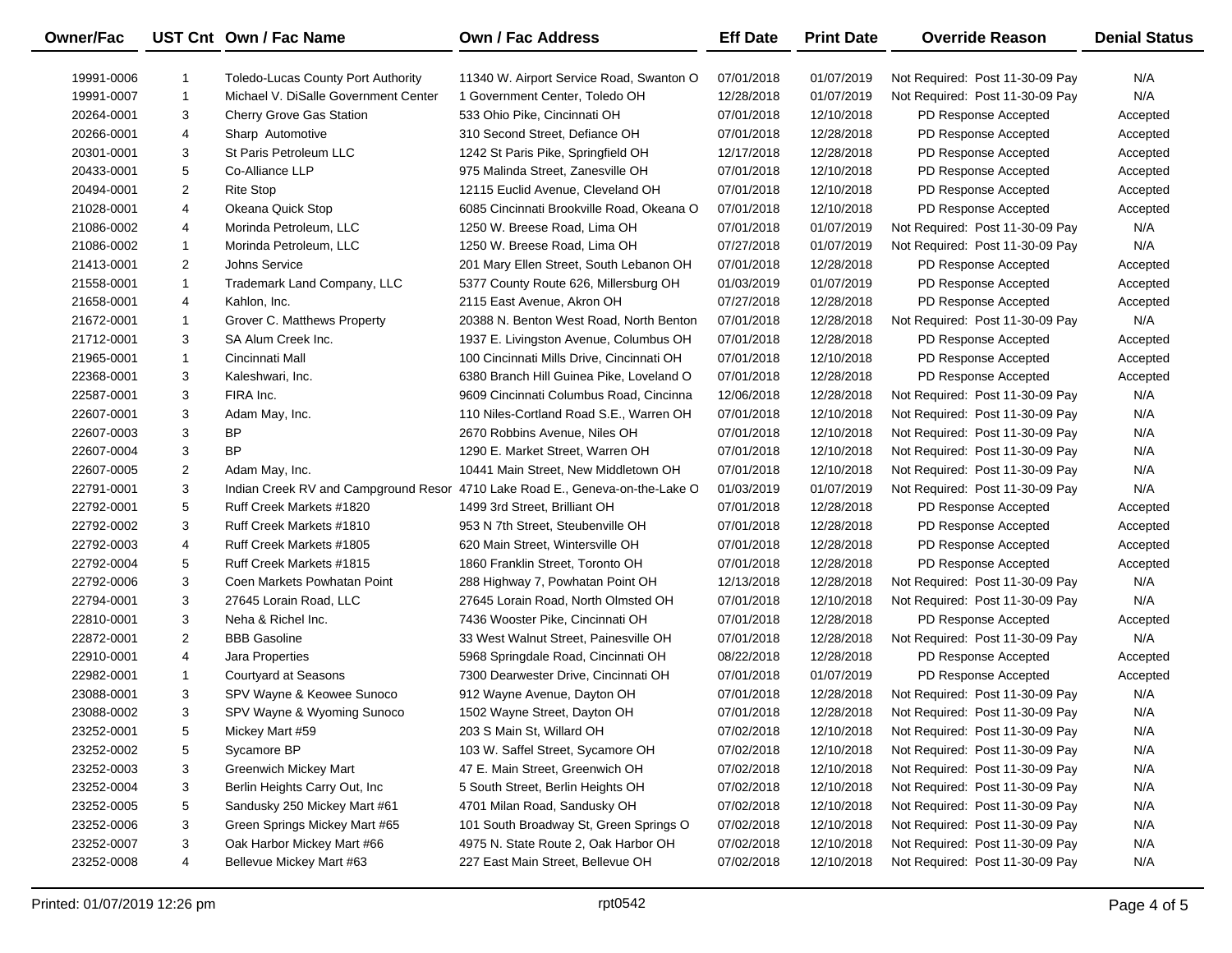| <b>Owner/Fac</b>        |                | UST Cnt Own / Fac Name          | <b>Own / Fac Address</b>                  | <b>Eff Date</b> | <b>Print Date</b> | <b>Override Reason</b>          | <b>Denial Status</b> |
|-------------------------|----------------|---------------------------------|-------------------------------------------|-----------------|-------------------|---------------------------------|----------------------|
| 23278-0001              | 3              | Loveland BP                     | 226 Loveland Maderia Rd. Loveland OH      | 07/01/2018      | 12/10/2018        | PD Response Accepted            | Accepted             |
| 23455-0001              | 2              | <b>Community Bus Service</b>    | 1415 Gibson Street, Youngstown OH         | 07/01/2018      | 12/28/2018        | Not Required: Post 11-30-09 Pay | N/A                  |
| 23818-0001              | $\mathbf{1}$   | Sandusky Harbor Marina          | One Huron Street, Sandusky OH             | 07/01/2018      | 12/28/2018        | PD Response Accepted            | Accepted             |
| 23834-0001              | 3              | Varahi Properties LLC           | 16 Blain Highway, Waverly OH              | 07/01/2018      | 01/07/2019        | PD Response Accepted            | Accepted             |
| 23927-0001              | $\overline{c}$ | Mortgage Investment Group, LLC  | 8995 Avon Belden Road, North Ridgeville C | 12/28/2018      | 01/07/2019        | PD Response Accepted            | Accepted             |
| 23986-0001              | 3              | The Chieftain Convenience Store | 14240 State Route 328, Logan OH           | 07/01/2018      | 01/07/2019        | PD Response Accepted            | Accepted             |
| 24023-0001              | 3              | Shell                           | 600 N Main Street, Piqua OH               | 07/01/2018      | 12/28/2018        | Not Required: Post 11-30-09 Pay | N/A                  |
| 24041-0001              | 3              | Xenia Shell                     | 1652 North Detroit Street, Xenia OH       | 07/01/2018      | 12/28/2018        | PD Response Accepted            | Accepted             |
| 24138-0001              | 4              | <b>Duchess</b>                  | 1263 E. Dublin-Granville Road, Columbus ( | 10/30/2018      | 12/28/2018        | PD Response Accepted            | Accepted             |
| 24212-0001              | 4              | Stoutsville Mini Mart           | 11387 Main Street, Stoutsville OH         | 07/01/2018      | 12/28/2018        | Not Required: Post 11-30-09 Pay | N/A                  |
| 24261-0001              | 2              | <b>Stelzer Road Sunoco</b>      | 2280 Stelzer Road, Columbus OH            | 12/21/2018      | 12/28/2018        | PD Response Accepted            | Accepted             |
| 24303-0001              | 5              | <b>Strebers Market</b>          | 299 North South Street, New Vienna OH     | 08/28/2018      | 12/28/2018        | Not Required: Post 11-30-09 Pay | N/A                  |
| 24312-0001              | 4              | Anderson Ferry Sunoco           | 401 Anderson Ferry Road, Cincinnati OH    | 12/12/2018      | 12/28/2018        | Not Required: Post 11-30-09 Pay | N/A                  |
| 24314-0001              | $\overline{1}$ | Bay Shore Plant                 | 4701 Bay Shore Road, Oregon OH            | 12/26/2018      | 01/07/2019        | Not Required: Post 11-30-09 Pay | N/A                  |
| 24322-0001              | 4              | P Sarai LLC                     | 213 East Main Street, Gnadenhutten OH     | 11/13/2018      | 12/28/2018        | PD Response Accepted            | Accepted             |
| 24325-0001              | 4              | Elmore Express Stop, LLC        | 331 Harris Street, Elmore OH              | 01/02/2019      | 01/07/2019        | Not Required: Post 11-30-09 Pay | N/A                  |
| 24341-0001              | 2              | Maxrose LLC                     | 1024 East Home Road, Springfield OH       | 11/28/2018      | 12/10/2018        | Not Required: Post 11-30-09 Pay | N/A                  |
| 24345-0001              | 3              | AJ Station Inc.                 | 1404 South Main Street, Akron OH          | 12/13/2018      | 12/28/2018        | Not Required: Post 11-30-09 Pay | N/A                  |
| 24356-0001              | 4              | Jefferson Auto Service LLC      | 4 South Chestnut Street, Jefferson OH     | 12/12/2018      | 01/07/2019        | PD Response Accepted            | Accepted             |
| 24357-0001              | 6              | Om Shree Varahi Enterprises LLC | 400 South Main Street, Waynesville OH     | 12/14/2018      | 12/28/2018        | Not Required: Post 11-30-09 Pay | N/A                  |
| 24358-0001              | 3              | Clark Oil Svc Sta 1370 (C)      | 35600 Center Ridge Road, North Ridgevi    | 01/03/2019      | 01/07/2019        | Not Required: Post 11-30-09 Pay | N/A                  |
| 24360-0001              | 3              | C J's Market                    | 5 South Mill Street, Milford Center OH    | 11/16/2018      | 12/28/2018        | Not Required: Post 11-30-09 Pay | N/A                  |
| 24362-0001              | 4              | <b>West Milton Shell</b>        | 1046 South Miami Street, West Milton OH   | 12/11/2018      | 12/28/2018        | Not Required: Post 11-30-09 Pay | N/A                  |
| 24363-0001              | 2              | Gilligan Oil                    | 55 Kibby Lane, Cincinnati OH              | 12/18/2018      | 12/28/2018        | Not Required: Post 11-30-09 Pay | N/A                  |
| 24364-0001              | 4              | Enon Foodmart                   | 6875 Dayton Springfield Road, Enon OH     | 12/18/2018      | 12/28/2018        | Not Required: Post 11-30-09 Pay | N/A                  |
| 24372-0001              | 3              | Shree Ghanshayam, LLC           | 827 Front Street, Berea OH                | 12/26/2018      | 01/07/2019        | Not Required: Post 11-30-09 Pay | N/A                  |
|                         |                |                                 |                                           |                 |                   |                                 |                      |
| <b>Total Owners</b>     | 89             |                                 |                                           |                 |                   |                                 |                      |
| <b>Total Facilities</b> | 184            |                                 |                                           |                 |                   |                                 |                      |
| <b>Total USTs</b>       | 656            |                                 |                                           |                 |                   |                                 |                      |

**Total Determinations54**